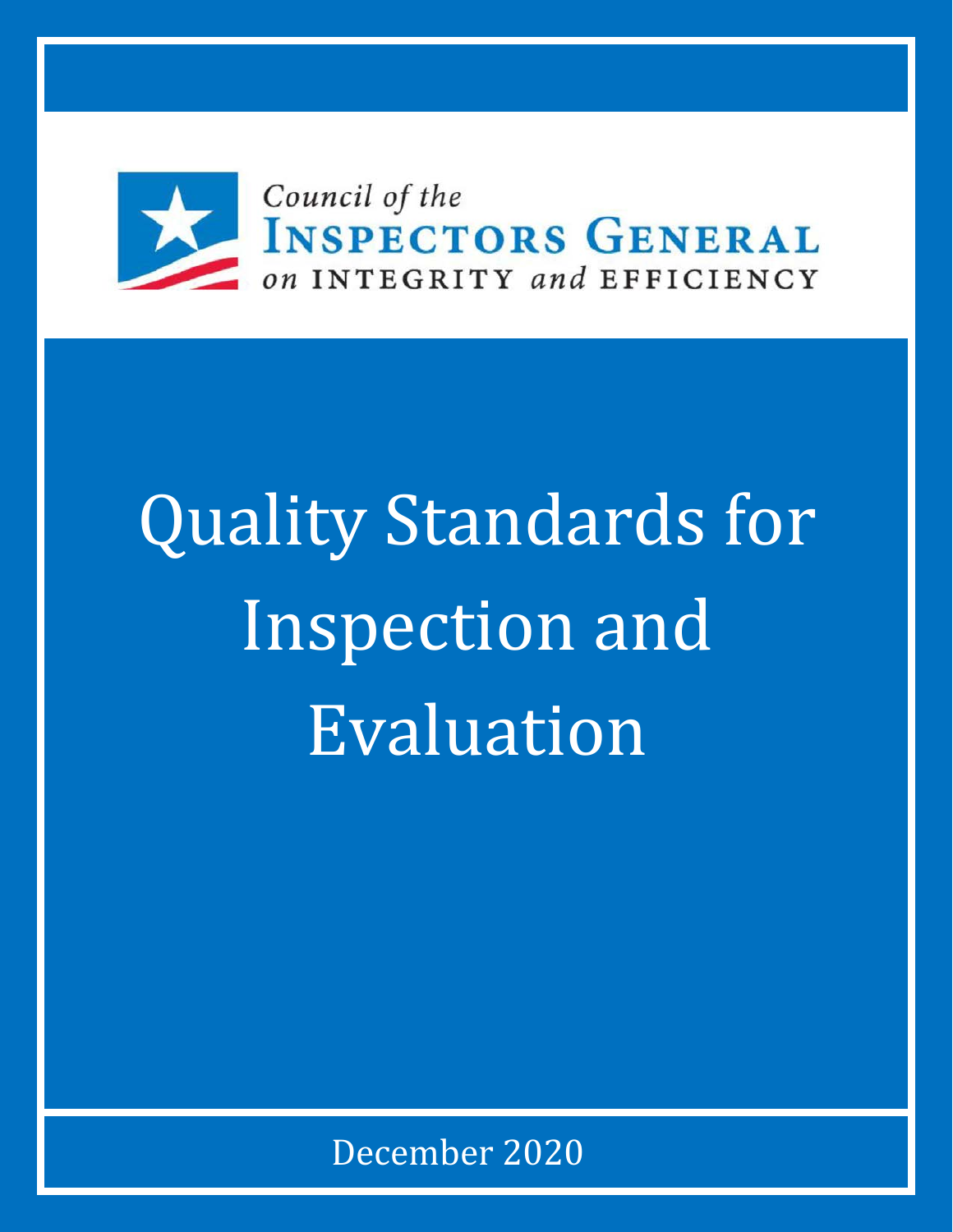# **Letter from the Inspection and Evaluation Committee Chair and Vice Chair**

The *Quality Standards for Inspection and Evaluation* (Blue Book) has long provided a solid framework for inspection and evaluation (I&E) work by Offices of Inspector General (OIG). In June 2010, the Council of the Inspectors General on Integrity and Efficiency (CIGIE) officially adopted the standards for all I&E work performed by member organizations. The Blue Book provides OIGs with a flexible and effective mechanism for oversight and empowers our inspection, evaluation, and multidisciplinary staff to produce timely, credible reports to improve agency operations.

Over the last few years, we have made great strides in moving the I&E community forward. The I&E peer review process began in 2017. As a result of feedback from the I&E community during the peer review process, and at the direction of the I&E Committee, the I&E Roundtable began revising the standards.

For this December 2020 revision, there is a new structure for the Blue Book that provides clarity on the specific requirements for each standard while also providing guidance on how inspection organizations may comply with the standards. We believe these revised standards preserve the flexibility that is a hallmark of I&E work while continuing to provide OIGs with a valuable means of timely and credible oversight.

We want to personally thank everyone who worked to revise the Blue Book and to give special recognition to the Blue Book Working Group for leading the effort on this project. We also appreciate the input and feedback given by the Roundtable, I&E Committee, and CIGIE members. The collaborative effort helped guide the project and enhanced the final product.

This revision of the Blue Book has been adopted by CIGIE and supersedes the 2012 version. In addition, this revision is effective for all inspections and evaluations beginning on or after January 1, 2022.

Sincerely,

Wendy Laguarda<br>
I&E Committee Chair<br>
I&E Committee Chair Inspector General<br>Farm Credit Administration

I&E Committee Vice Chair<br>Inspector General Department of the Interior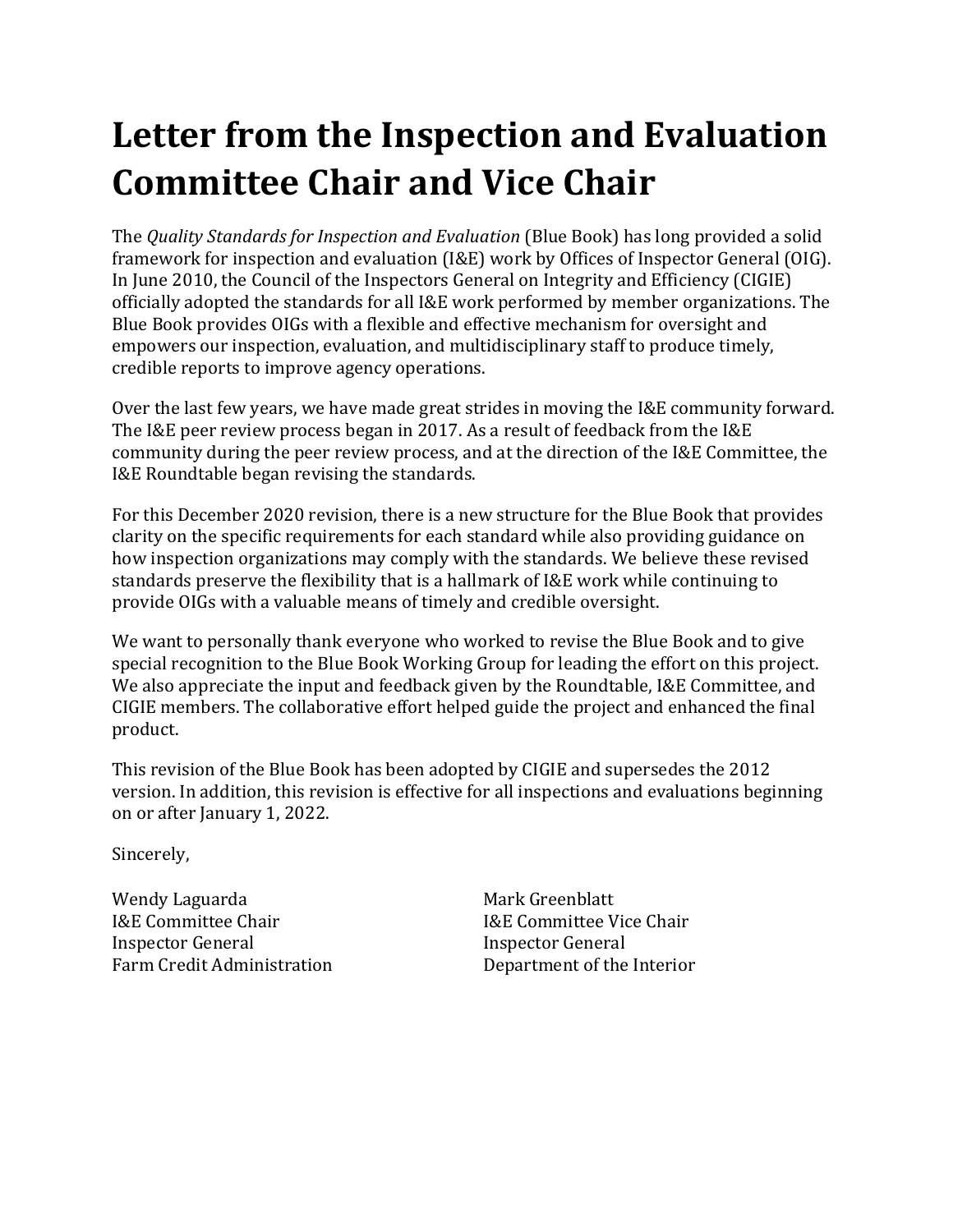### **Table of Contents**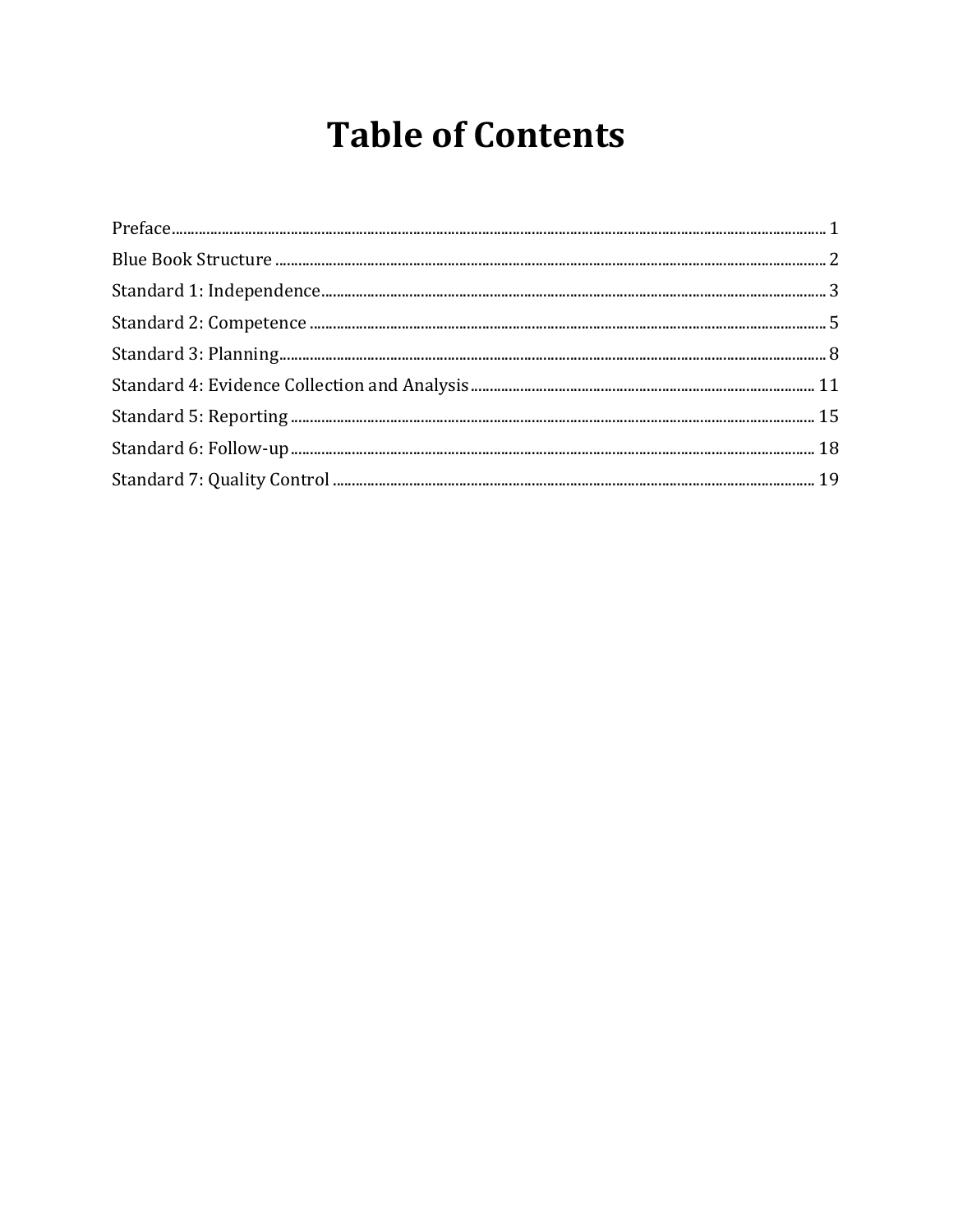# <span id="page-3-0"></span>**Preface**

Inspections and evaluations have long been used by oversight organizations as flexible and effective mechanisms to fulfill their mission. Inspections and evaluations are systematic and independent assessments of the design, implementation, and results of operations, programs, or policies. Inspections and evaluations may be conducted by single-disciplinary teams of personnel, or by multi-disciplinary teams, using multiple methods for gathering and analyzing data. These reviews provide timely, credible information that is useful for managers, policymakers, and others. Oversight organizations can use inspections or evaluations to determine efficiency, effectiveness, impact, and sustainability of operations, programs, or policies. Inspections and evaluations often recommend improvements and identify where corrective action is necessary. Other uses of inspections and evaluations include, but are not limited to:

- Providing factual and analytical information;
- Measuring performance;
- Assessing internal controls;
- Determining compliance with applicable law, regulation, and policy;
- Identifying savings, funds put to better use, and questioned costs;
- Sharing best practices and approaches; and
- Assessing allegations of fraud, waste, abuse, and mismanagement.

CIGIE endorses the *Quality Standards for Inspection and Evaluation* and, in compliance with the Inspector General Reform Act of 2008, expects the application of these standards throughout the Inspector General community. The standards provide a framework for performing both inspection and evaluation work. Fulfilling the standards takes mindful consideration and does not constitute a checklist. Rather, the standards should serve as guideposts to help inspectors make each of the many decisions involved in conducting an inspection or evaluation. The standards are flexible and not overly prescriptive by design. The Blue Book is meant to be interpreted through the professional judgment of inspectors due to the complexity of inspection and evaluation work.

Some oversight organizations make a distinction between inspection and evaluation work. However, the Blue Book does not delineate between inspections and evaluations and thus uses the terms "inspection," "inspector," and "inspection organization" to encompass both inspections and evaluation oversight work.

CIGIE reviews the Blue Book periodically to ensure its continuing relevancy and sufficiency. However, it is the responsibility of each oversight organization that conducts inspections or evaluations to develop internal written policies and procedures to ensure that all such work complies with the Blue Book and any legislation, regulation, or standards applicable to an organization's operations.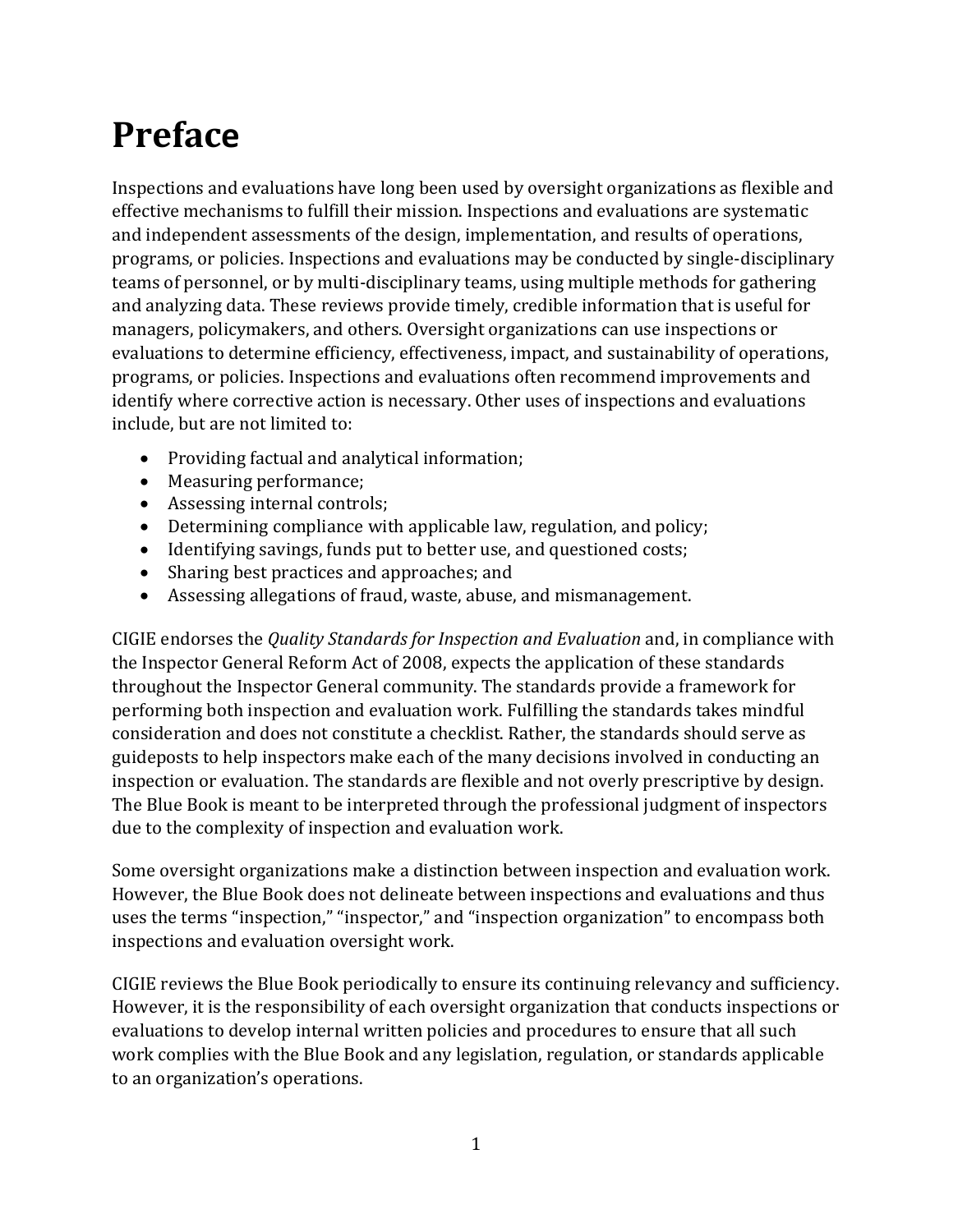### <span id="page-4-0"></span>**Blue Book Structure**

The Blue Book is formatted to ensure inspectors are quickly able to identify standards, requirements, and application guidance. Each standard is numbered and contains a brief statement describing the concept and importance of the standard. Requirements for satisfying the standard are outlined in bold boxes and use the word "must" to indicate the requirement. Inspectors and inspection organizations must comply with all requirements to satisfy the standard.

Requirements are followed immediately by application guidance that relates directly to the preceding requirements. The application guidance further explains the requirements and, in some cases, provides examples and best practices for satisfying the requirements. In particular, application guidance may explain more precisely what a requirement means or is intended to address or include examples of procedures that may be appropriate. In the application guidance, the words, "should," "can," "may," "might," and "could" are used. However, the application guidance does not itself impose a requirement, nor is it meant to be exhaustive. It is meant to be helpful and relevant to the proper application of the requirements.

In order to maintain the flexibility inspections are known for, the Blue Book is written in a way to maximize flexibility on how inspectors and inspection organizations meet Blue Book standards. While the Blue Book identifies the requirements for meeting the standards, it is the responsibility of individual inspection organizations to develop policies and procedures for implementing the Blue Book requirements. Inspection organizations may use multi-disciplinary teams, technical experts, advisors, contracted staff, or others that perform or assist with inspections. The application of the standards to these individuals' work will depend on the level of involvement with the project. The responsibility resides with the inspection organization to make that determination.

In rare circumstances an inspection organization may determine it necessary to depart from a requirement. The inspection organization's policies and procedures are essential in describing how such departures are to be justified and approved within the inspection organization, as well as how the inspection organization will achieve the intent of the requirement through alternative procedures.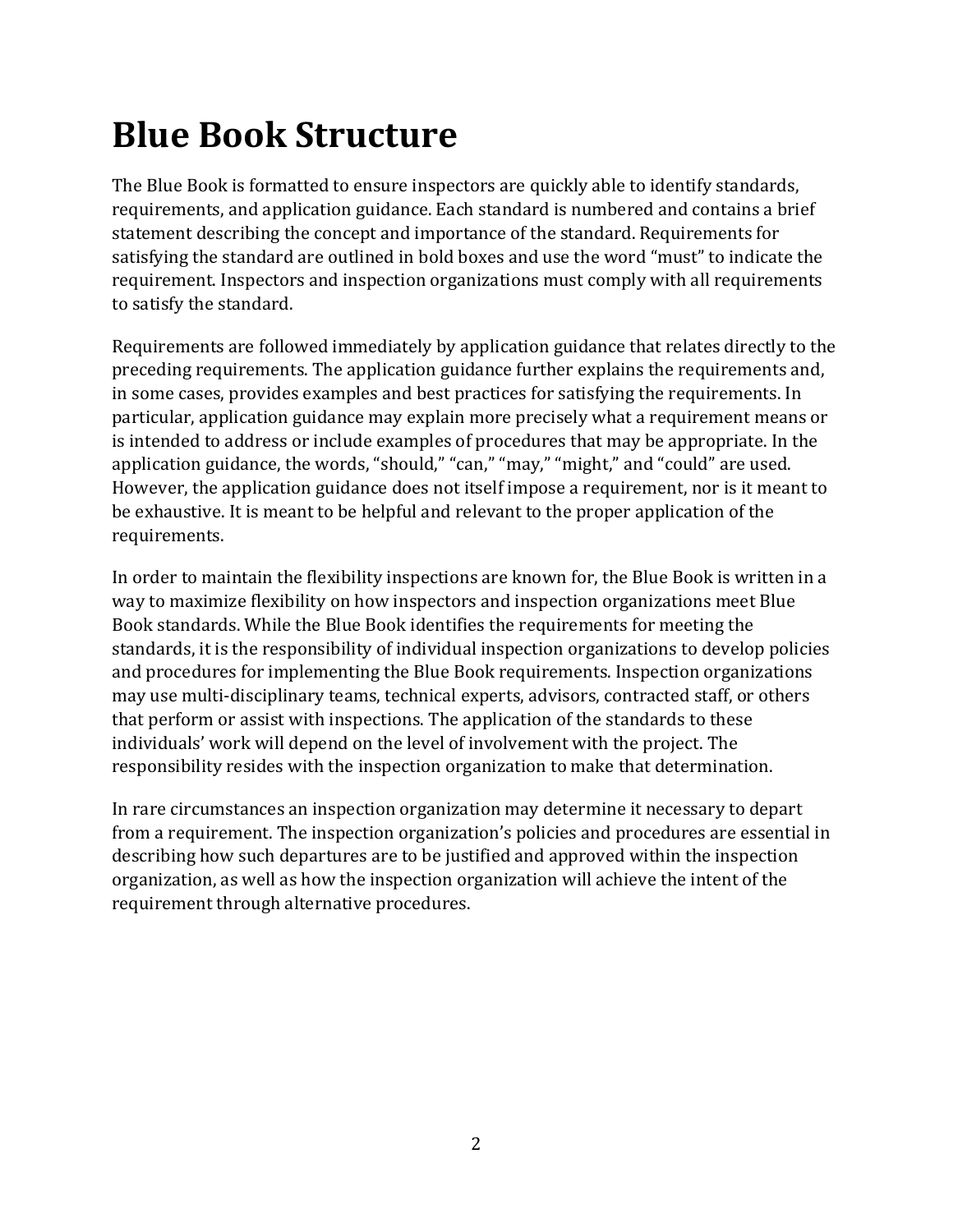# <span id="page-5-0"></span>**Standard 1: Independence**

This standard ensures that inspectors, inspection organizations, and their reports are impartial and without bias in both fact and appearance.

#### **Requirements: Independence and Threats to Independence**

**1.1** Inspectors and inspection organizations must be independent, both in fact and appearance, in matters relating to inspection work.

**1.2** Inspectors must document all known threats to independence or document that there are no known threats to their independence for each inspection they are assigned to conduct.

#### **Application Guidance:**

**1.1a** The independence requirements apply to anyone performing or supervising inspection work, to include anyone that may directly influence the outcome of the inspection.

**1.1b** Inspectors and inspection organizations should maintain their independence throughout the inspection so that opinions, findings, conclusions, judgments, and recommendations will be impartial and will be viewed as impartial by reasonable and informed third parties.

**1.1c** Inspection organizations and inspectors should be alert to possible threats to independence and should avoid situations that could lead a reasonable and informed person to conclude that the inspection organization or inspectors are not independent and, thus, are not capable of exercising objective and impartial judgment in conducting and reporting on an inspection.

**1.2a** Inspection organizations and inspectors should assess possible threats to independence and the significance of threats identified and apply safeguards, as necessary, to eliminate threats or reduce them to an acceptable level. Possible threats include:

- *Self-interest threat*: The threat that a financial or other interest will inappropriately influence an inspector's judgment or behavior.
- *Bias threat*: The threat that an inspector will not be objective when taking a position as a result of political, ideological, social, or other convictions.
- *Familiarity threat*: The threat that aspects of a relationship with management or personnel of an inspected entity, such as a close or long relationship, or that of an immediate or close family member, will lead an inspector to take a position that is not objective.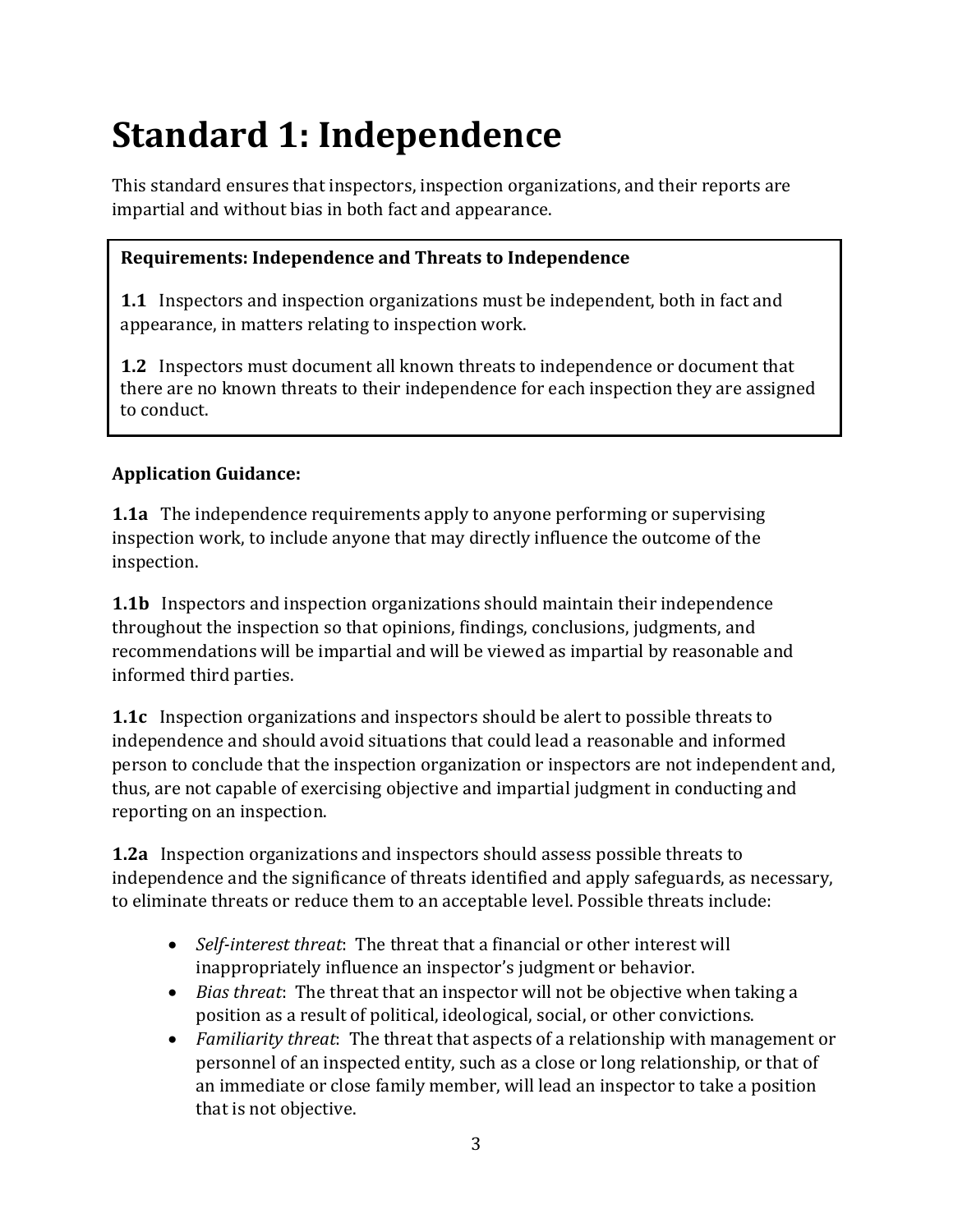- *Undue influence threat*: The threat that influences or pressures from sources external to the inspection organization will affect an inspector's ability to make objective judgments.
- *Structural threat:* The threat that an inspection organization's placement within a government entity, in combination with the structure of the government entity being inspected, will affect the inspection organization's ability to perform work and report results objectively.
- *Management participation threat*: The threat that results from an individual in the inspection organization taking on the role of management in the inspected entity or otherwise performing management functions on behalf of the inspected entity, which could compromise the inspection organization's ability to perform work and report results objectively.

**1.2b** Inspectors should follow the inspection organization's policies and procedures on how to document threats to independence and safeguards applied to the inspection. Specifically, inspection organization policies and procedures should explain how the inspection organization evaluates the significance of threats to independence, how to document safeguards if a significant threat to independence exists, and how to document that no threats to independence exist.

**1.2c** Ensuring independence and mitigating possible threats to independence should be treated as a continuous process. Inspection organizations and inspectors should always be alert to changes in facts and circumstances that might impact independence and, if needed, take action to eliminate threats to independence or reduce them to an acceptable level.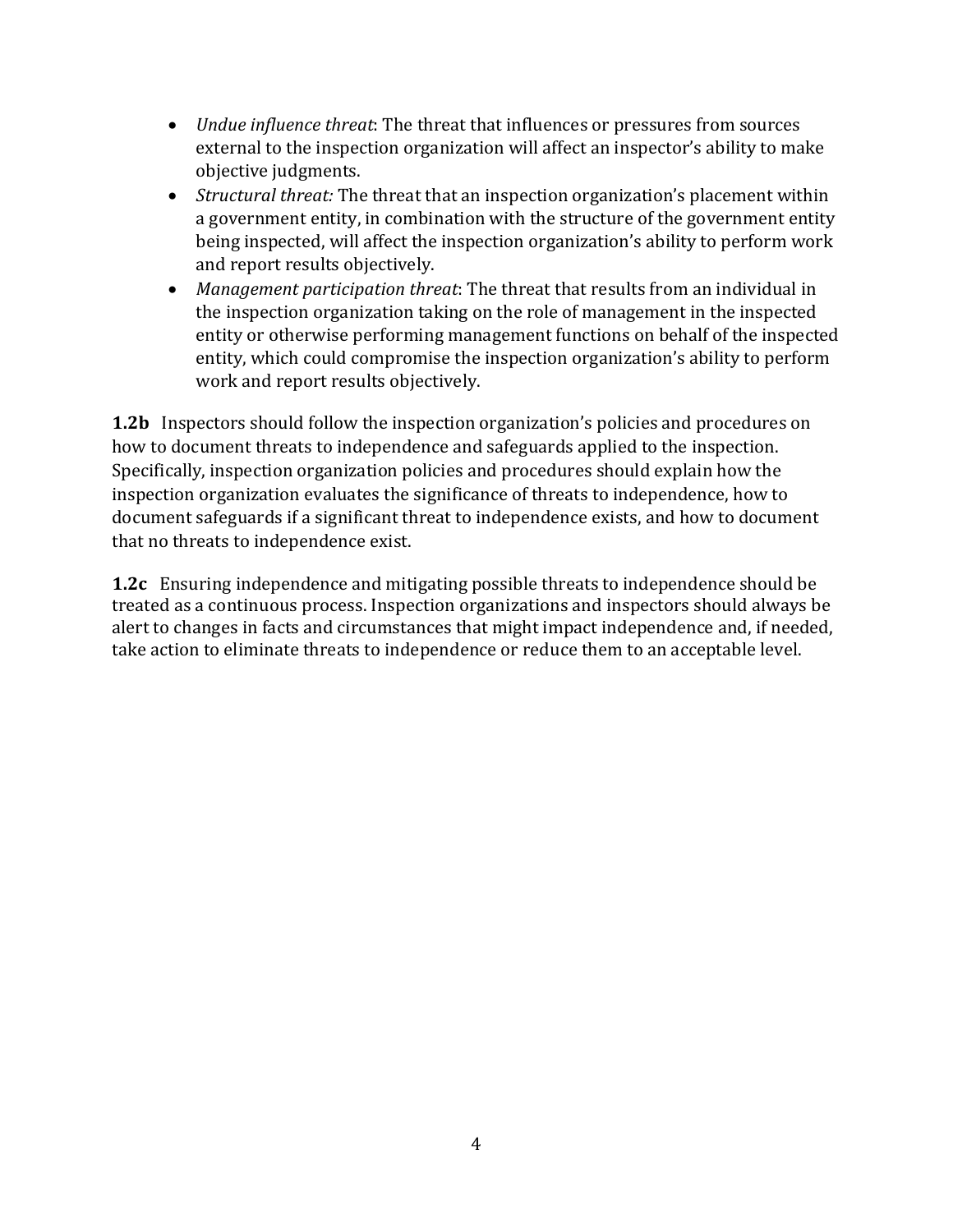## <span id="page-7-0"></span>**Standard 2: Competence**

This standard ensures that the personnel conducting an inspection collectively have the knowledge, skills, abilities, and experience necessary to conduct the inspection.

#### **Requirement: General Competence**

**2.1** Inspectors assigned to perform an inspection must collectively possess the professional competency to address the inspection objectives and perform the inspection.

#### **Application Guidance:**

**2.1a** Competence is the knowledge, skills, and abilities necessary to perform inspection work and make sound professional judgments. Inspectors can gain competence through training and experience, including experience gained through fulfilling the role of an inspector.

**2.1b** The knowledge, skills, and abilities that inspectors should possess include:

- Knowledge of the Blue Book standards;
- An understanding of inspection methodologies and how to apply them;
- The capacity to conduct a broad interdisciplinary inquiry;
- Knowledge of qualitative and quantitative analysis;
- Writing and oral briefing skills;
- Knowledge of Inspector General statutory requirements; and
- Skill in the use of information technology tools and programs.

**2.1c** It may sometimes be appropriate to use the services of a subject matter expert to ensure the inspection topic is competently reviewed. Inspection organizations should ensure that subject matter experts have (1) specialized expertise that makes them qualified to review the topic of the inspection, and (2) no bias or conflict of interest that would jeopardize the inspection. Further, the inspection organization should use the work of a subject matter expert in a manner that is consistent with the Blue Book.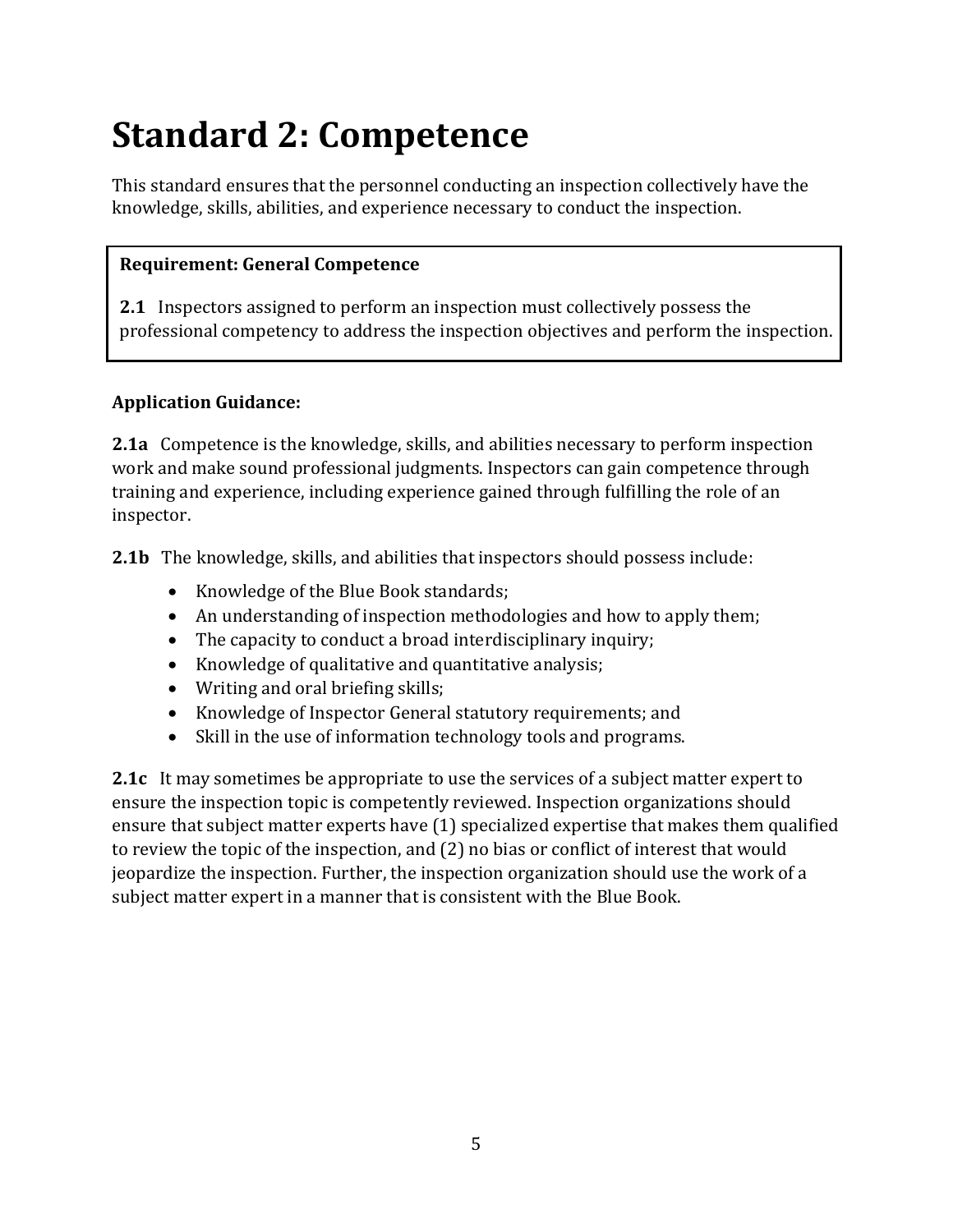#### **Requirements: Professional Development**

**2.2** Inspectors must complete a minimum of 40 hours of training every 2 years. If an inspection organization has special circumstances, such as but not limited to, part-time employees or employees on extended leave, it may authorize an exemption to this requirement.

**2.3** The inspection organization must track each inspector's completed training.

#### **Application Guidance:**

**2.2a** Although not required, inspectors should strive to complete 80 hours of training every 2 years. Inspection organizations should determine the training programs and other professional development activities that are appropriate for individual inspectors to satisfy the training requirement. Calculation of training hours should be determined by the organization conducting the training or the inspection organization. Training courses attended for other related areas, such as audit, legal, and investigation, can qualify for the training requirement. For example, an inspection organization may determine that personnel from other disciplines that perform or assist with inspections may satisfy the training requirements through their own discipline's professional development requirements or activities.

**2.2b** Inspectors and inspection organizations should consider the knowledge, skills, and abilities, and the level of proficiency needed, for inspectors to be considered competent in their assigned roles. Appropriate training for inspectors includes, but is not limited to, training on:

- Technical skills necessary to perform inspection work, such as data analysis, interviewing, and documentation of evidence;
- Writing and reviewing written products;
- Statutory requirements, regulations, guidance, or other topics relevant to the environment in which the inspection organization operates; and
- Supervisory and managerial skills.

**2.2c** Examples of training programs and activities that do not qualify for the training requirement include, but are not limited to:

- Programs that are centered on personal topics, such as resume writing, improving parent-child relations, personal investments and money management, and retirement planning;
- Programs that demonstrate office equipment or software that is not used in conducting inspections;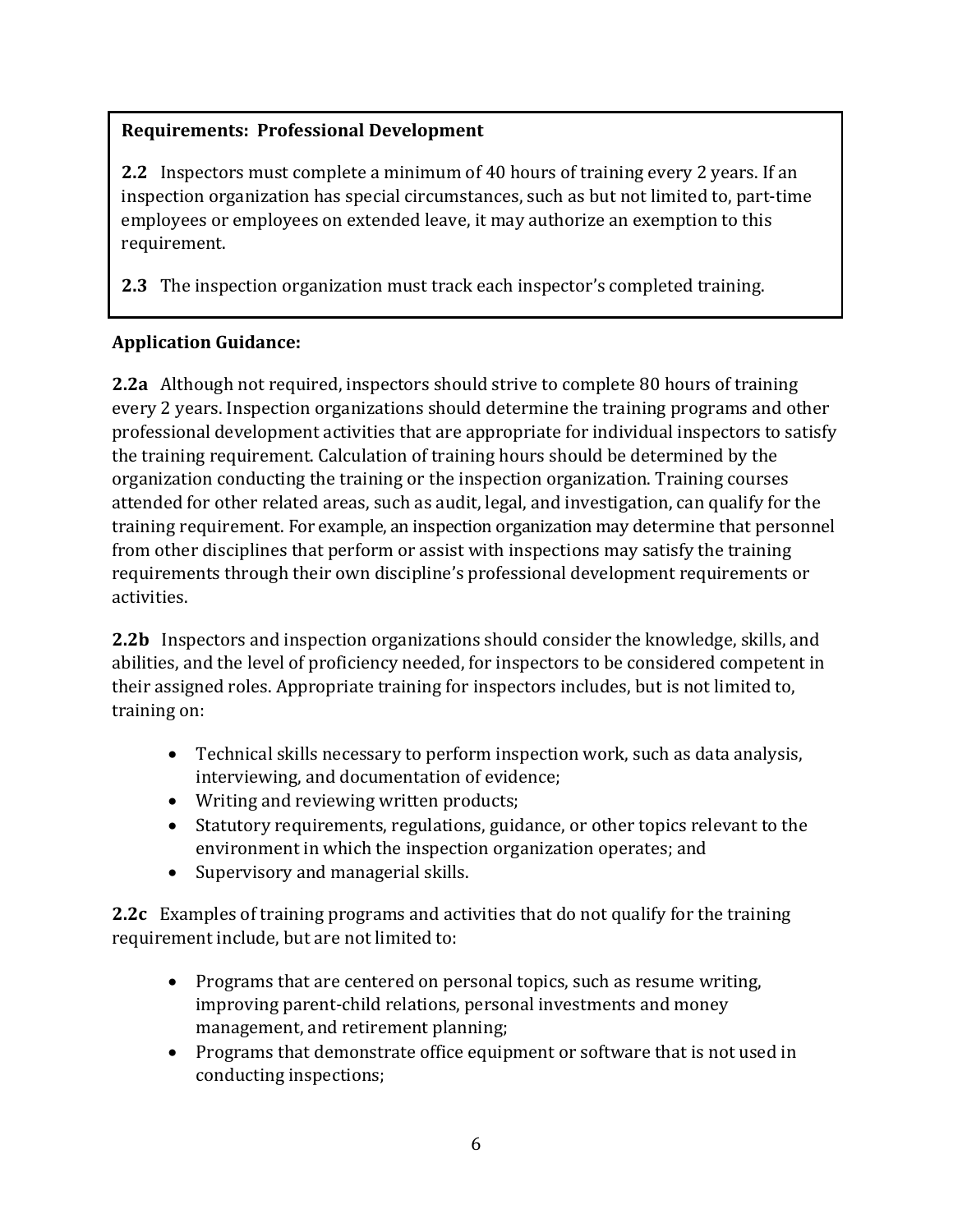- Programs that provide training on the inspection organization's administrative operations not used in conducting inspections; and
- Business sessions at professional organization conferences, conventions, and meetings that do not have a structured educational program with learning objectives.

Inspection organizations may allow an exception for training in the above areas if the inspection organization deems the training appropriate for an individual inspector to be able to competently conduct inspection work.

**2.3a** The inspection organization's mechanism for tracking training hours, such as completion certificates, should be retained in accordance with the inspection organization's records retention policies.

**2.3b** The inspection organization should maintain documentation of any granted exemptions to the training requirement in accordance with the inspection organization's records retention policies.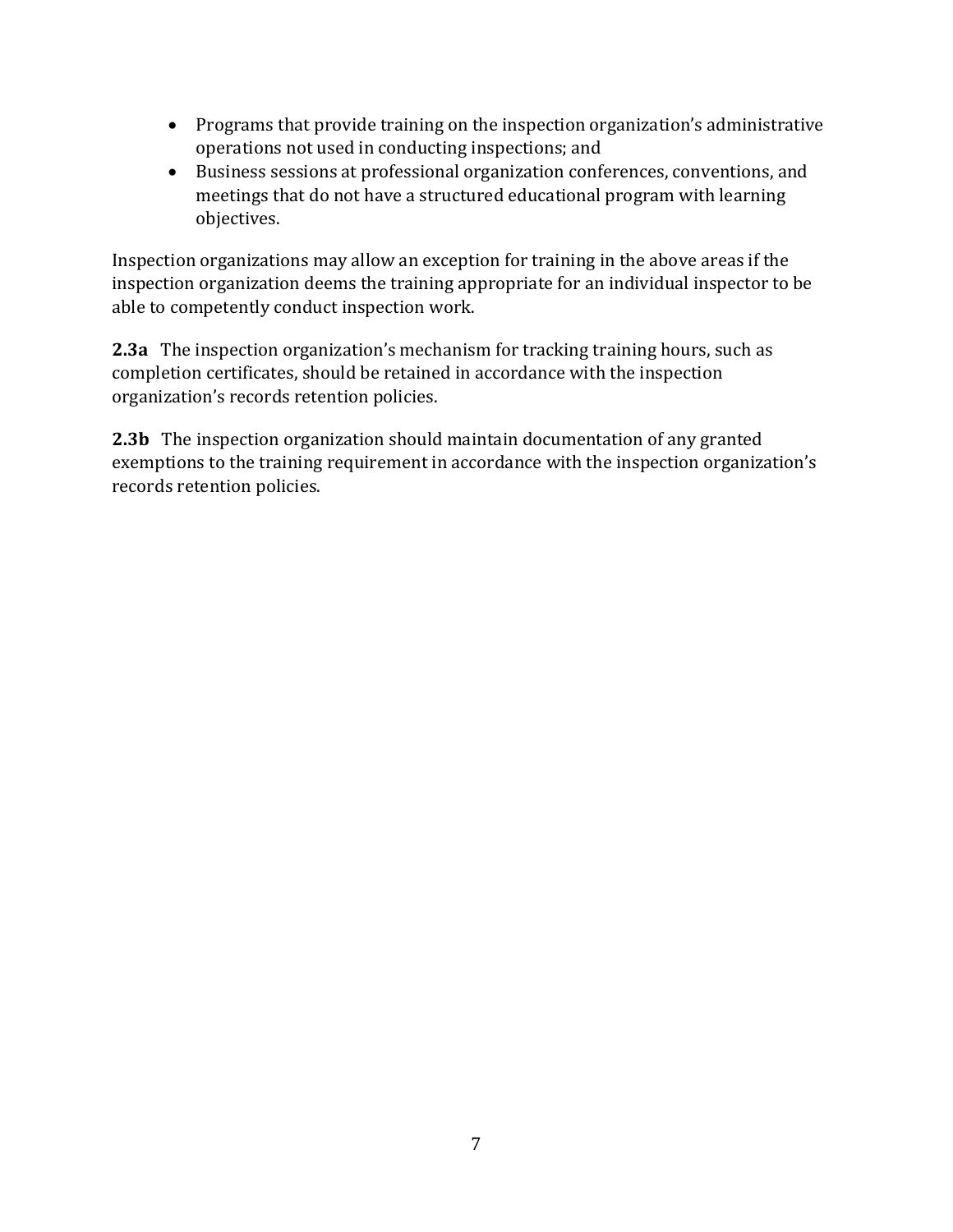# <span id="page-10-0"></span>**Standard 3: Planning**

This standard ensures that inspectors give attention to the selection of an inspection's subject matter and the preparation necessary to conduct each inspection. Adequate planning helps ensure that inspectors appropriately research inspection topics. Planning also helps ensure inspection objectives are clear and adjusted, as appropriate, as the work proceeds. Coordination, research, and work planning should be thorough enough to ensure that inspections will meet inspection objectives.

#### **Requirement: Topic Selection**

**3.1** Inspection organizations must have a basis or rationale for the selection of inspection topics.

#### **Application Guidance:**

**3.1a** Inspection organizations should consider impact of the review, significance of potential outcomes, timeliness, and resources necessary to conduct the inspection, when selecting an inspection topic.

#### **Requirement: Coordination**

**3.2** Inspectors must coordinate proposed inspections with appropriate organizations as determined by the inspection organization.

#### **Application Guidance:**

**3.2a** Inspection planning includes coordinating with other internal and external oversight entities on issues possibly affecting the proposed inspection.

**3.2b** Inspection organizations should foster communication at all levels. Inspectors should appropriately communicate information about the process and the nature of the inspection to the various parties involved in the inspection. Inspectors should use their professional judgment and comply with their respective organizations' policies and procedures to determine the form, content, and frequency of communication with those involved.

**3.2c** Inspection organizations should strive to conduct inspections with as minimal disruption to the operations of the inspected entity as possible.

**3.2d** Inspection organizations should consider joint inspections when an inspection addresses a topic that is cross-cutting or affects other governmental organizations.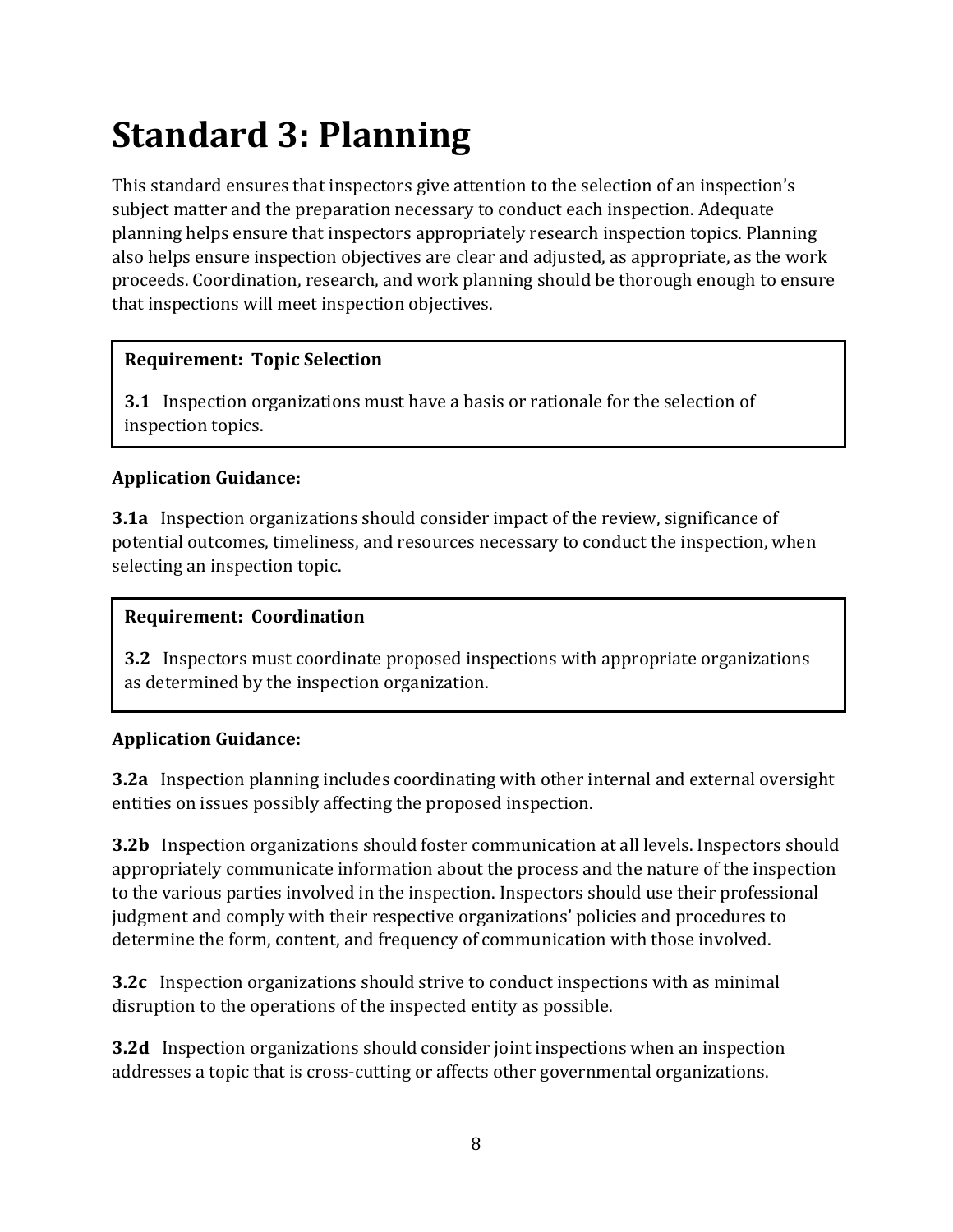#### **Requirements: Research**

**3.3** Inspectors must research the operation, program, policy, or entity to be inspected.

**3.4** Inspectors must identify the criteria where applicable to the operation, program, policy, or entity being inspected, as appropriate, to meet the inspection objectives.

#### **Application Guidance:**

**3.3a** Inspectors should use the results of research to determine the objectives and scope of the inspection. Research may include:

- Review of data and other documentation consistent with the inspection;
- Review of results and corrective actions from previous reviews that may be relevant to the inspection;
- Discussions with program and other appropriate officials; and
- An assessment of risks facing the inspected program, activity, or entity.

**3.4a** Suitable criteria are relevant, reliable, objective, and within the context of the inspection. The relative importance of each of these characteristics to a particular inspection is a matter of professional judgment.

**3.4b** Examples of criteria may include:

- Laws and regulations applicable to the operation of the program or activity;
- Goals, policies, and procedures established by officials of the program or activity;
- Technically developed standards or norms;
- Expert opinions;
- Defined business practices;
- Prior periods of performance;
- Performance of similar entities;
- Performance in the private sector; and
- Best practices of leading organizations.

#### **Requirement: Inspection Plan**

**3.5** Inspectors must prepare a written inspection plan for each inspection that includes the objective(s), scope, and methodology.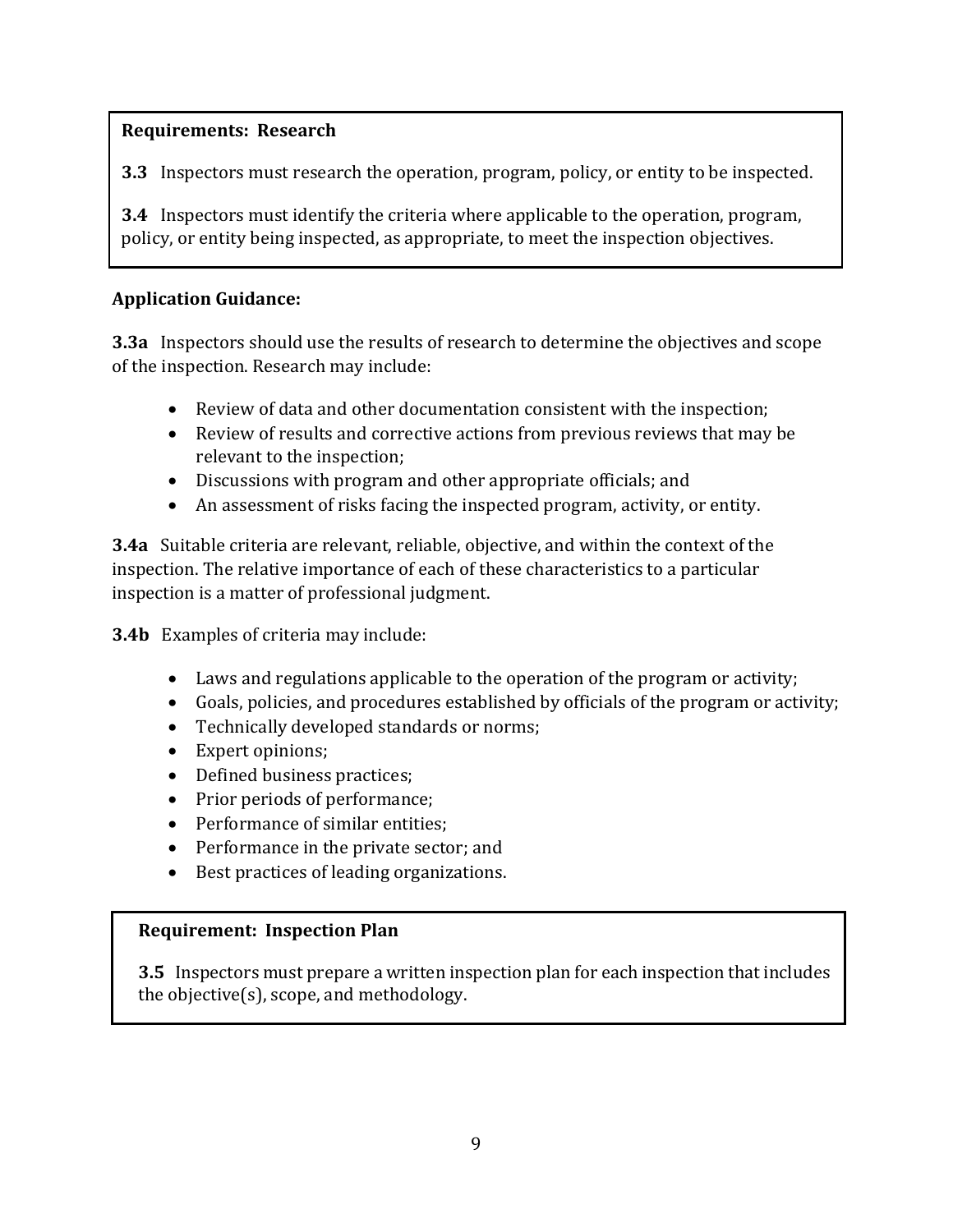#### **Application Guidance:**

**3.5a** Objectives are what the inspection is intended to accomplish. Inspectors should clearly state the inspection objective(s) so that the inspection's purpose is readily understood. Objective(s) should be achievable within the time allotted for the inspection. Examples of possible objectives include determining:

- Effectiveness of performance;
- Economy and efficiency of agency programs;
- Strength of internal controls; and
- Compliance.

**3.5b** The scope is the boundary of the inspection and defines the subject matter that the inspectors will assess and report on, such as a particular program or aspect of a program, the period of time reviewed, and/or the geographic area(s) or physical location(s) that will be included.

**3.5c** The methodology describes how the inspectors will gather and analyze evidence to address the inspection objectives. Inspectors should design the methodology to obtain sufficient and appropriate evidence.

**3.5d** In situations where the inspection objectives are established by statute or legislative oversight, inspectors may not be able to adjust the objectives or scope.

**3.5e** Inspectors should consider whether the inspection is likely to involve sensitive, confidential, or classified information and plan for and take steps to ensure the proper protection of that information.

**3.5f** Inspectors should consider including specific criteria, inspection milestones, and potential risks or limitations to completing the inspection in the inspection plan or other inspection planning documents.

**3.5g** Inspectors should adjust the plan, as appropriate, based on new information and document any significant changes to the plan in the inspection documentation.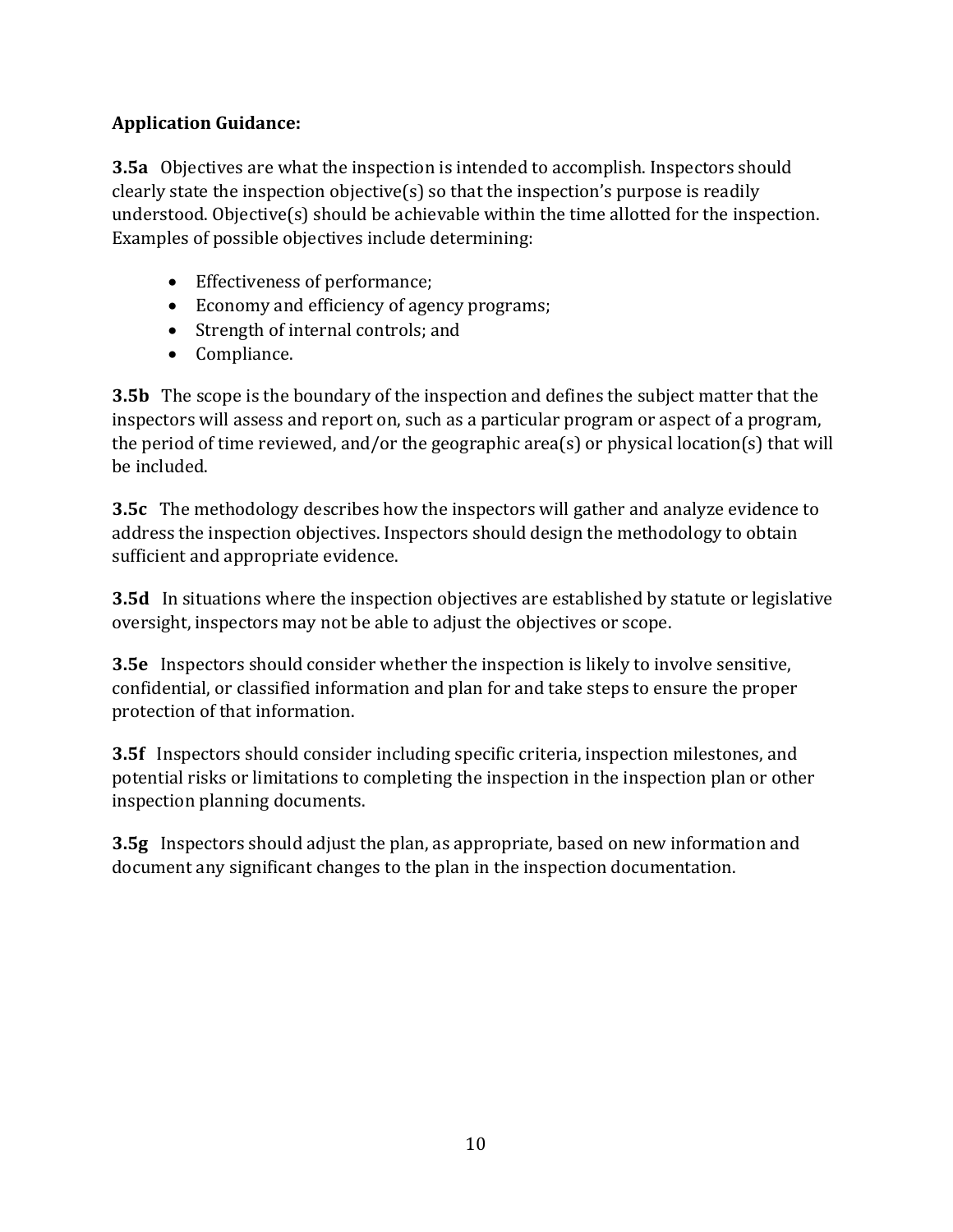### <span id="page-13-0"></span>**Standard 4: Evidence Collection and Analysis**

This standard ensures that evidence collected and analyzed is focused on the inspection objectives and supports the findings, conclusions, and recommendations.

#### **Requirements: Evidence Requirements: Evidence**

**4.1** Inspectors must collect and analyze evidence consistent with inspection **4.1** Inspectors must collect and analyze evidence consistent with inspection objectives and related to the operation, program, policy, or entity being inspected.

**4.2** Inspectors must include evidence collected and analysis performed in **4.2** Inspectors must include relevant evidence collected and analysis performed in inspection documentation. inspection documentation.

#### **Application Guidance:**

**4.1a** Evidence may take many forms, including physical, testimonial, and documentary.

- Physical evidence is obtained by an inspector's review or observation of people, property, or events.
- Testimonial evidence is obtained through inquiries, interviews, emails, letters, memoranda, questionnaires, or public forums (e.g., congressional testimony).
- Documentary evidence consists of recorded information, such as contracts, grants, standard operating procedures, data, and files.

**4.1b** Inspectors should use professional judgment in selecting the inspection methodology, determining the type and amount of evidence to be gathered, and choosing the tests and procedures to analyze evidence in order to address the inspection objectives.

**4.1c** The methodologies used to gather and analyze evidence should ensure that the information obtained is sufficient and appropriate to meet inspection objectives. Information obtained should be of such scope and selected in such ways as to address the inspection objectives.

**4.2a** Inspectors should describe sources of evidence in inspection documentation with sufficient detail. Inspectors should use professional judgment and comply with the inspection organization's policies and procedures on documenting evidence and analysis and any limitations to the evidence and analysis.

**4.2b** Inspectors should appropriately retain and logically present evidence and any analysis completed in inspection documentation. Evidence analysis may take many forms including trend analyses and data compilation.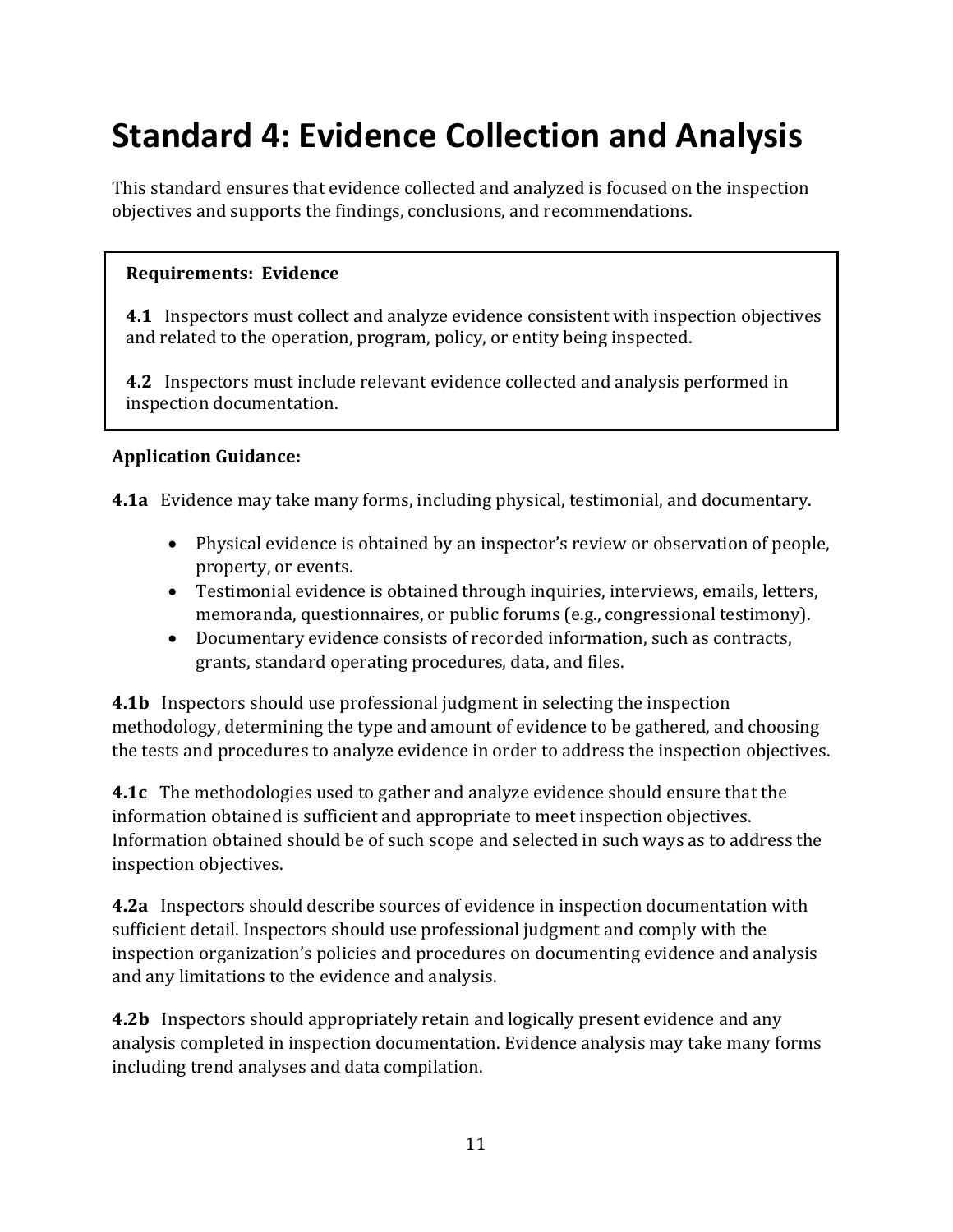**4.2c** The inspection organization should provide updates on inspection work to the inspected entity. Inspectors should use professional judgment and comply with their inspection organization's policies and procedures to determine the form, content, and frequency of communication. Inspectors should retain communication in the inspection documentation.

#### **Requirement: Sufficiency and Appropriateness**

**4.3** Evidence must sufficiently and appropriately support inspection findings and provide a reasonable basis for conclusions.

#### **Application Guidance:**

**4.3a** Sufficiency is a measure of the quantity of evidence used to support the findings and conclusions related to the inspection objectives. Inspectors should use professional judgment on methods to analyze and interpret evidence to assess its sufficiency.

**4.3b** Inspectors should use professional judgement to determine the sufficiency of evidence to reach conclusions. For example, if the evidence is strong, inspectors may need less evidence to reach a conclusion. Conversely, there may be circumstances where the inspection organization determines that a greater quantity and quality of evidence is needed to reach a conclusion.

**4.3c** Appropriateness is the measure of the quality of evidence used to address the inspection objectives and support the findings and conclusions. Appropriate evidence is determined by its relevancy, validity, and reliability.

- Relevancy refers to the extent to which evidence has a logical relationship with, and importance to, the inspection objectives.
- Validity refers to the extent to which evidence represents what it is supposed to represent.
- Reliability refers to the consistency of results when information is measured or tested and includes the concepts of being verifiable or supported.

**4.3d** Inspectors should use professional judgment in determining whether evidence is sufficiently relevant, valid, and reliable.

**4.3e** The following are useful in judging the appropriateness of evidence:

- Evidence obtained from an independent source may be more reliable than evidence secured from an organization being inspected;
- Evidence developed under an effective system of internal controls generally is more reliable than that obtained where such controls are lacking or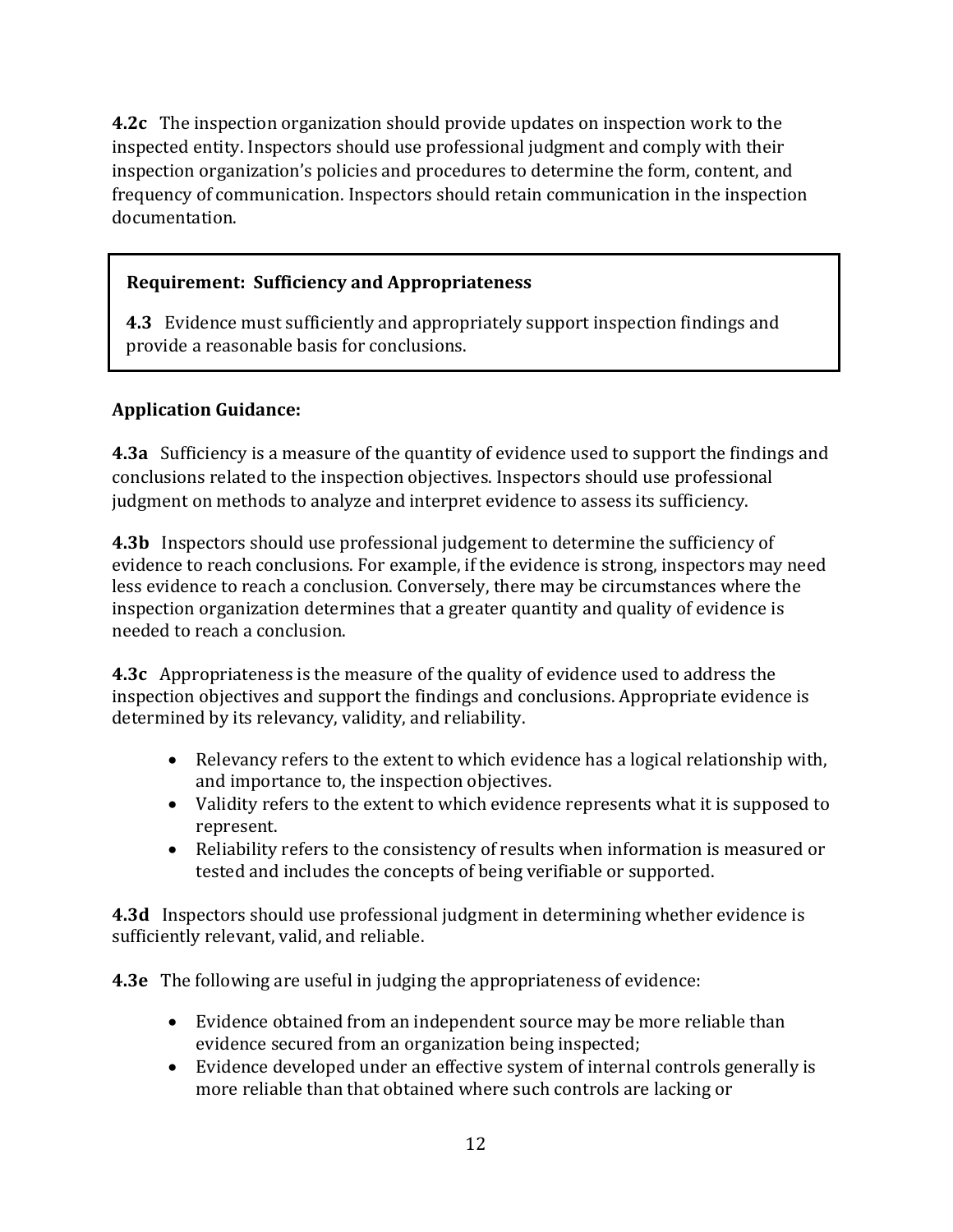unsatisfactory;

- Evidence obtained through direct physical examination, observation, or computation may be more reliable than evidence obtained through less direct means;
- Testimonial evidence obtained from an individual who is not biased or who has complete knowledge about the subject generally is more valid and reliable than testimonial evidence obtained from an individual who is biased or has only partial knowledge about the subject; and
- Corroboration of evidence may reduce the risk that evidence is inaccurate and provide for stronger overall evidence.

**4.3f** Inspectors should analyze and interpret the evidence to determine whether it sufficiently and appropriately supports inspection findings and provides a reasonable basis for conclusions.

#### **Requirement: Protection of Information**

**4.4** Inspection organizations must protect controlled unclassified information and classified information.

#### **Application Guidance:**

**4.4a** Inspectors should follow their inspection organization's policies and procedures for handling and maintaining controlled unclassified information or classified information.

**4.4b** Inspection organizations should implement procedures and safeguards to protect against the inappropriate release of identities of individuals that provide information during an inspection. Inspectors should seek legal advice when considering whether to release the identity of individuals.

#### **Requirement: Indications of Fraud and Other Illegal Acts**

**4.5** If inspectors suspect fraud or other illegal acts, they must promptly present such information to their supervisors for review and possible referral to the appropriate investigative office.

**4.5a** Inspectors should exercise professional judgement in considerations of fraud and other illegal acts to ensure they do not interfere with potential investigations or legal proceedings.

**4.5b** If inspectors uncover indicators of fraud or other illegal acts, they should consider the impact to the inspection objective. Inspectors should also communicate with supervisory, investigative, and legal staff, as appropriate, on indications of fraud and other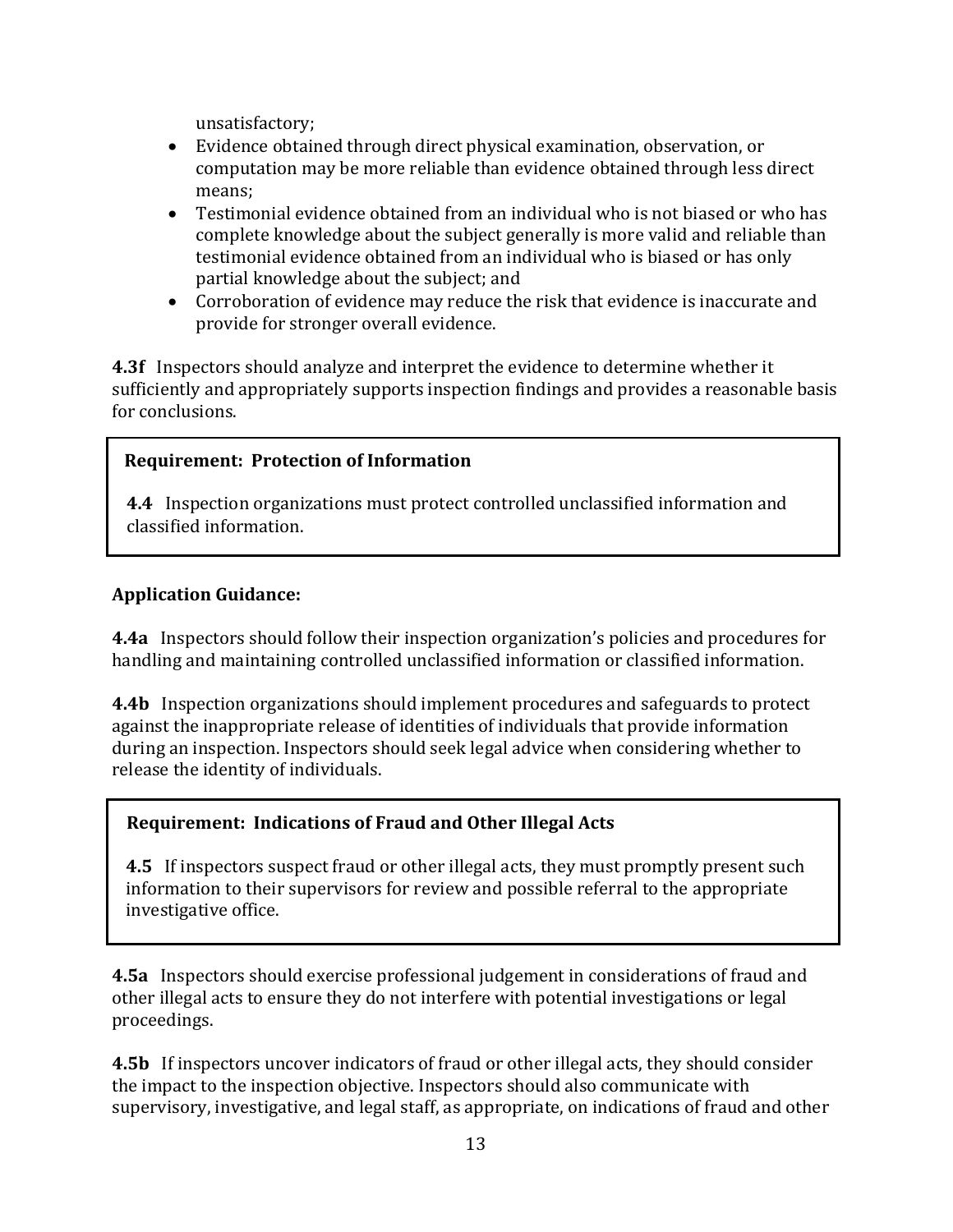illegal acts upon discovery and whether disclosure of fraud indications during the reporting process would be necessary.

**4.5c** If no indicators of fraud or other illegal acts are found while performing an inspection, inspectors are not required to document that result in inspection documentation. The requirement only applies when inspectors see indications of fraud or illegal acts.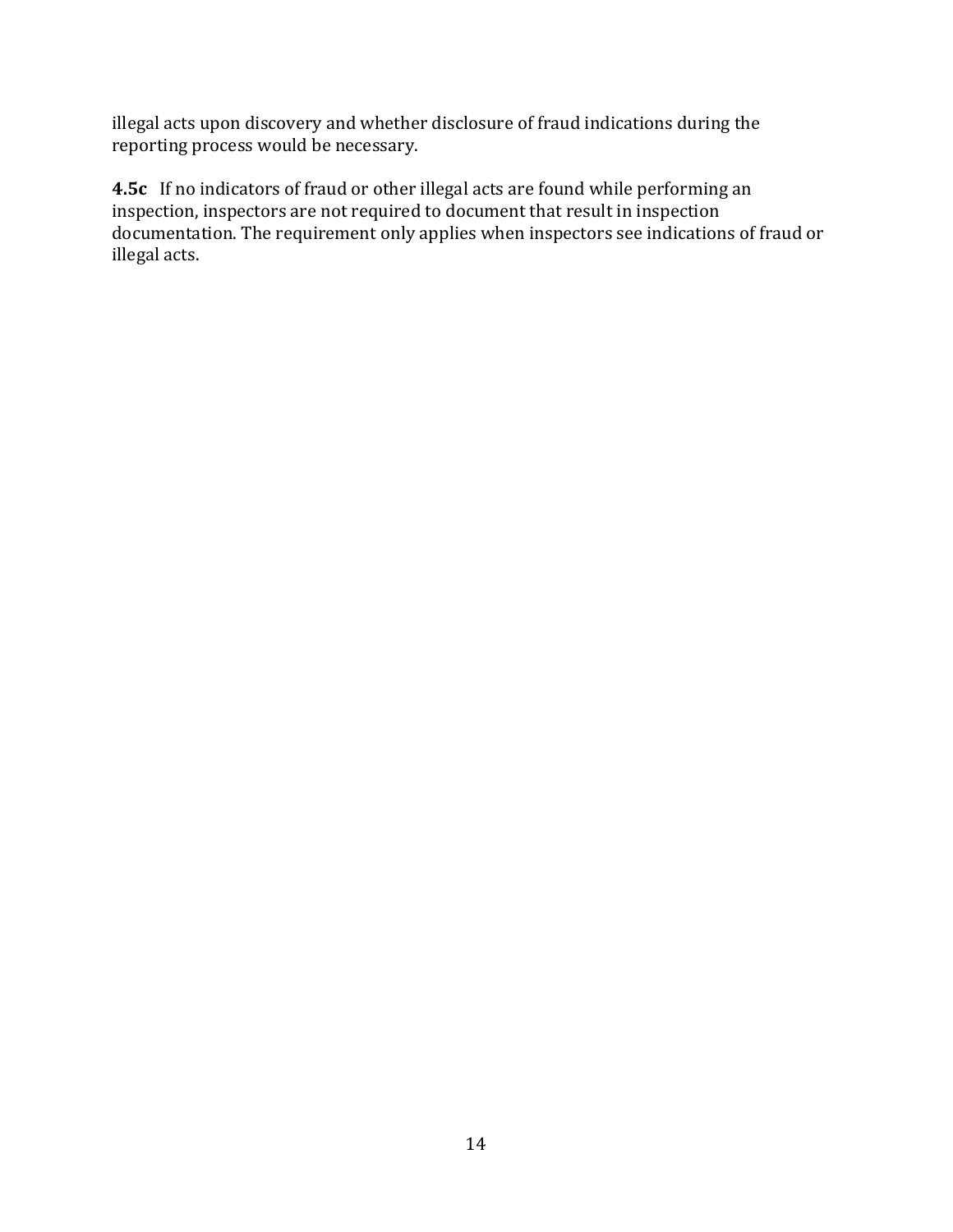### <span id="page-17-0"></span>**Standard 5: Reporting**

This standard ensures the clear communication of inspection results to those charged with governance, appropriate officials of the inspected entity, other officials charged with oversight of the inspected entity, and, when appropriate, the general public. Inspection reports present factual data accurately, fairly, and objectively, and present findings, conclusions, and recommendations in a persuasive manner.

#### **Requirement: Inspection Report Language**

**5.1** Inspectors must state the following in all inspection reports:

- The objective(s), scope, and methodology of the inspection;
- The inspection results, including findings, conclusions, and recommendations, as appropriate; and
- The inspection was conducted in accordance with the Council of the Inspectors General on Integrity and Efficiency's *Quality Standards for Inspection and Evaluation*.

#### **Application Guidance:**

**5.1a** Inspectors should report results of inspection work using the most appropriate medium (e.g., written reports, presentations).

**5.1b** Reporting should be timely, complete, accurate, objective, convincing, clear, and concise.

**5.1c** Regardless of the reporting medium, inspection organizations should maintain retrievable documentation of the evidence, analysis, and findings consistent with its records retention policies and requirements.

**5.1d** Inspectors should protect against the inappropriate release of individuals' identities and information considered to be controlled unclassified or classified, in accordance with the inspection organization's procedures. Inspectors should seek legal advice when considering whether to release the identity of individuals.

**5.1e** In the rare circumstances where an inspection organization determines it necessary to depart from requirements and does not meet a standard, the inspection organization should disclose the departure in the final inspection report.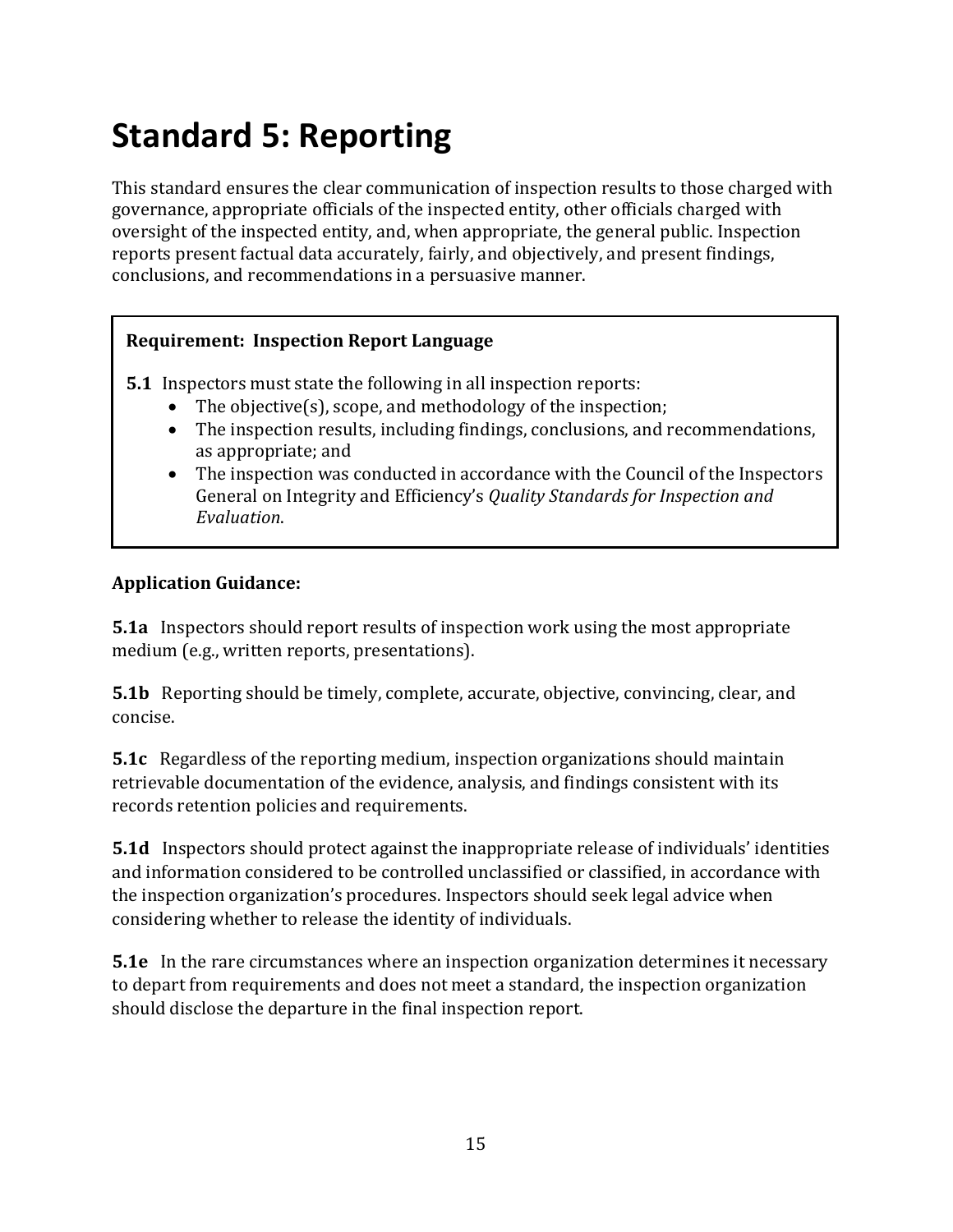#### **Requirements: Report Findings, Conclusions, and Recommendations**

**5.2** Inspectors must base report findings, conclusions, and recommendations on the evidence collected and the analysis conducted during the inspection.

**5.3** Reports must include enough information to allow a reasonable person to sustain findings, conclusions, and recommendations.

**5.4** Any recommendations made in a report must be addressed to the appropriate officials who have the authority to act on them.

#### **Application Guidance:**

**5.2a** Inspection reporting frequently is structured in terms of findings, conclusions, and recommendations.

- A finding or set of findings is complete to the extent that the inspection objectives are satisfied. Elements of a finding generally include criteria, condition, cause, and effect. However, the elements needed for a finding depend entirely on the objectives of the inspection.
- Conclusions are logical inferences about the inspected program or activity based on the inspection findings.
- Recommendations for corrective actions are based on evidence and analysis developed during an inspection.

**5.2b** Inspection reports should describe any limitations so that readers have context for the findings, conclusions, and recommendations.

**5.2c** An accurate inspection report is supported by sufficient, appropriate evidence with key facts, figures, and findings being traceable to the evidence.

**5.3a** Inspection reporting should give the reader the context in which the subject matter being inspected should be viewed. The report should enable the reader to understand the impact or significance of the operation, program, policy, or entity being inspected and the relevance of the findings, conclusions and any recommendations.

**5.3b** Persuasive inspection reports respond to the inspection objectives, present findings persuasively, and contain conclusions and recommendations that flow logically from the facts presented.

**5.4a** Inspectors should craft recommendations in a manner that lays out what needs to be corrected or achieved and not be overly prescriptive.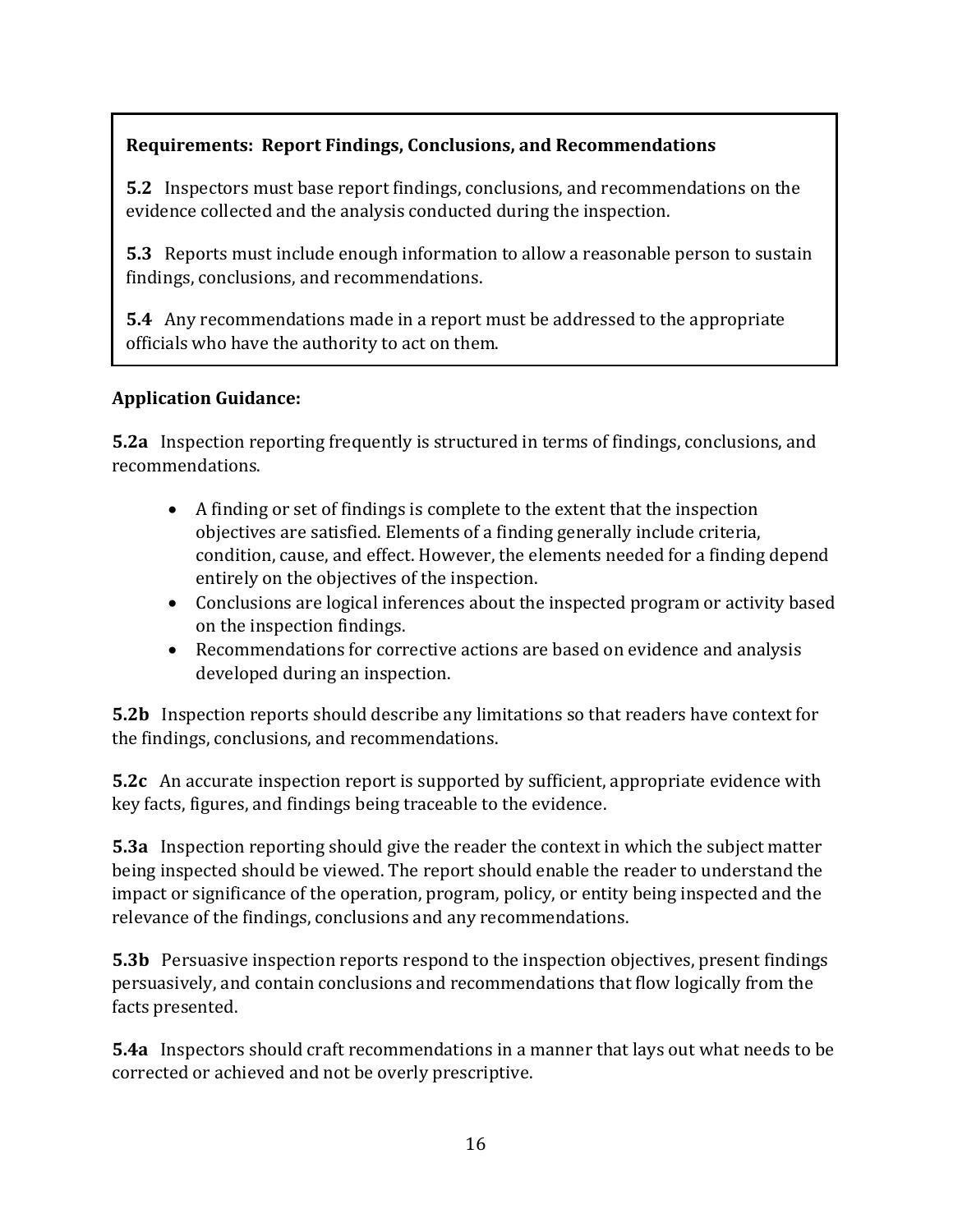**5.4b** Effective recommendations prompt improvements in the conduct of programs and operations. When developing recommendations, inspectors should consider whether the recommended actions are achievable, specific, cost-effective, and measurable.

#### **Requirement: Responses from the Inspected Entity**

**5.5** Draft inspection reports that receive formal comments from management officials of the inspected entity on report findings, conclusions, and/or recommendations must include those comments, or a summary, in the final report.

#### **Application Guidance:**

**5.5a** Comments from the inspected entity on a draft report may differ in format and content. Inspectors should follow the inspection organization's policies and procedures for considering and addressing these comments. Inspection organizations can address this requirement in conjunction with the requirements set forth in Standard 6: Follow-up.

#### **Requirement: Report Distribution**

**5.6** Inspection reports must be distributed to the appropriate officials responsible for acting on the findings and recommendations.

#### **Application Guidance:**

**5.6a** Report distribution should be subject to the internal policies of each inspection organization and fully comply with all requirements contained in applicable laws, regulations, and policies.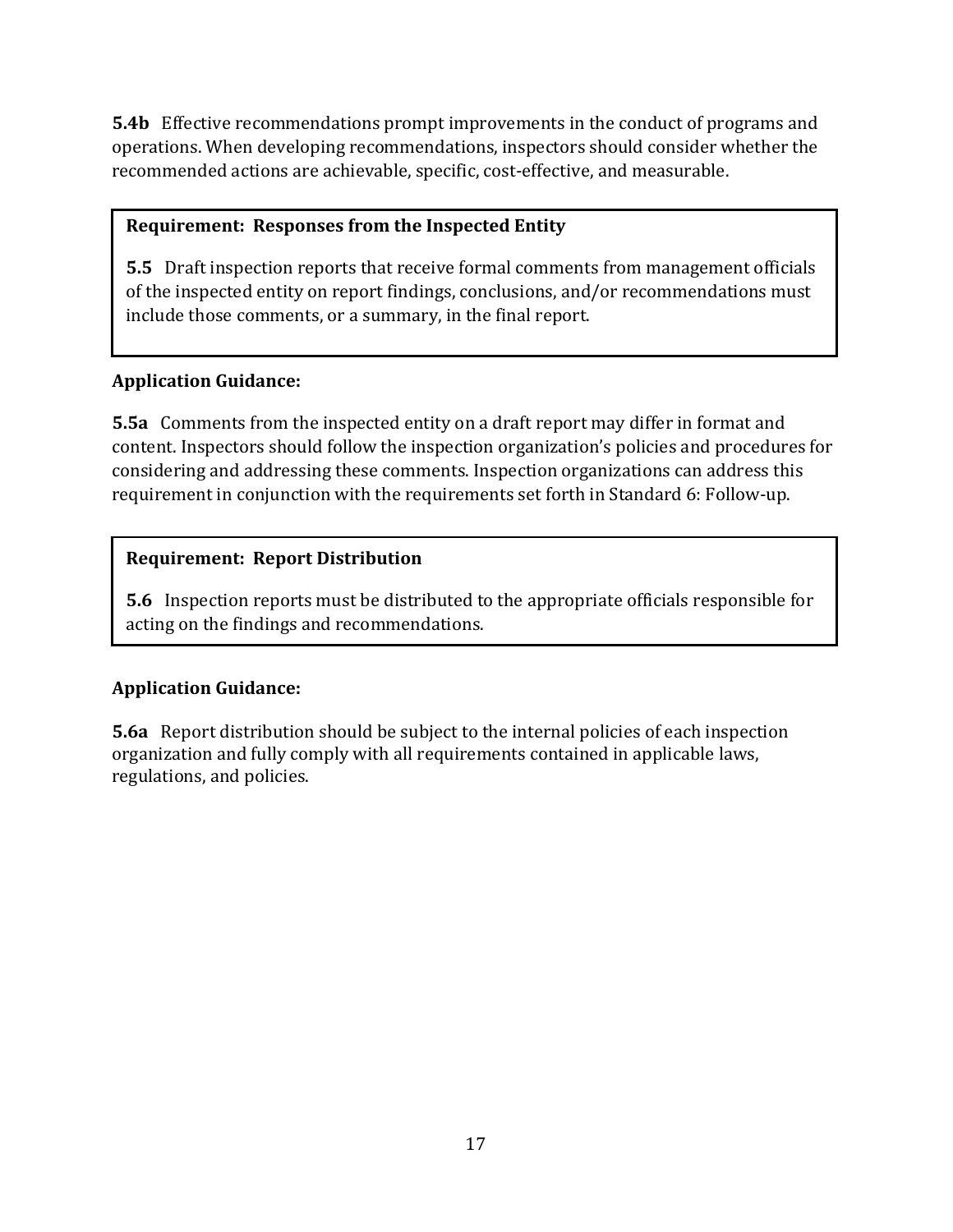### <span id="page-20-0"></span>**Standard 6: Follow-up**

This standard ensures that recommendation follow-up is a shared responsibility between the inspection organization and management officials in the inspected entity. Corrective action taken by management is essential to improving the effectiveness and efficiency of government operations.

#### **Requirements: Recommendation Follow-Up**

**6.1** For each recommendation, inspection organizations must solicit agreement or disagreement and planned corrective actions to the report recommendations from management officials in writing.

**6.2** An inspection organization must monitor inspected entities' progress toward implementation of recommendations.

#### **Application Guidance:**

**6.1a** The inspection organization should review the inspected entity's responses to each recommendation. The inspected entity's planned corrective actions should satisfy the intent of the recommendation. The inspection organization should communicate its agreement or disagreement of the planned corrective actions with the inspected entity.

**6.1b** Inspection organizations should follow their policies and procedures when the inspected entity does not provide responses to, or does not agree with, inspection report recommendations.

**6.2a** Inspection organizations should coordinate with management officials and review relevant evidence to monitor the status of recommendations.

**6.2b** Inspection organization policies and procedures should guide follow-up actions in accordance with Office of Management and Budget Circular No. A-50, as amended.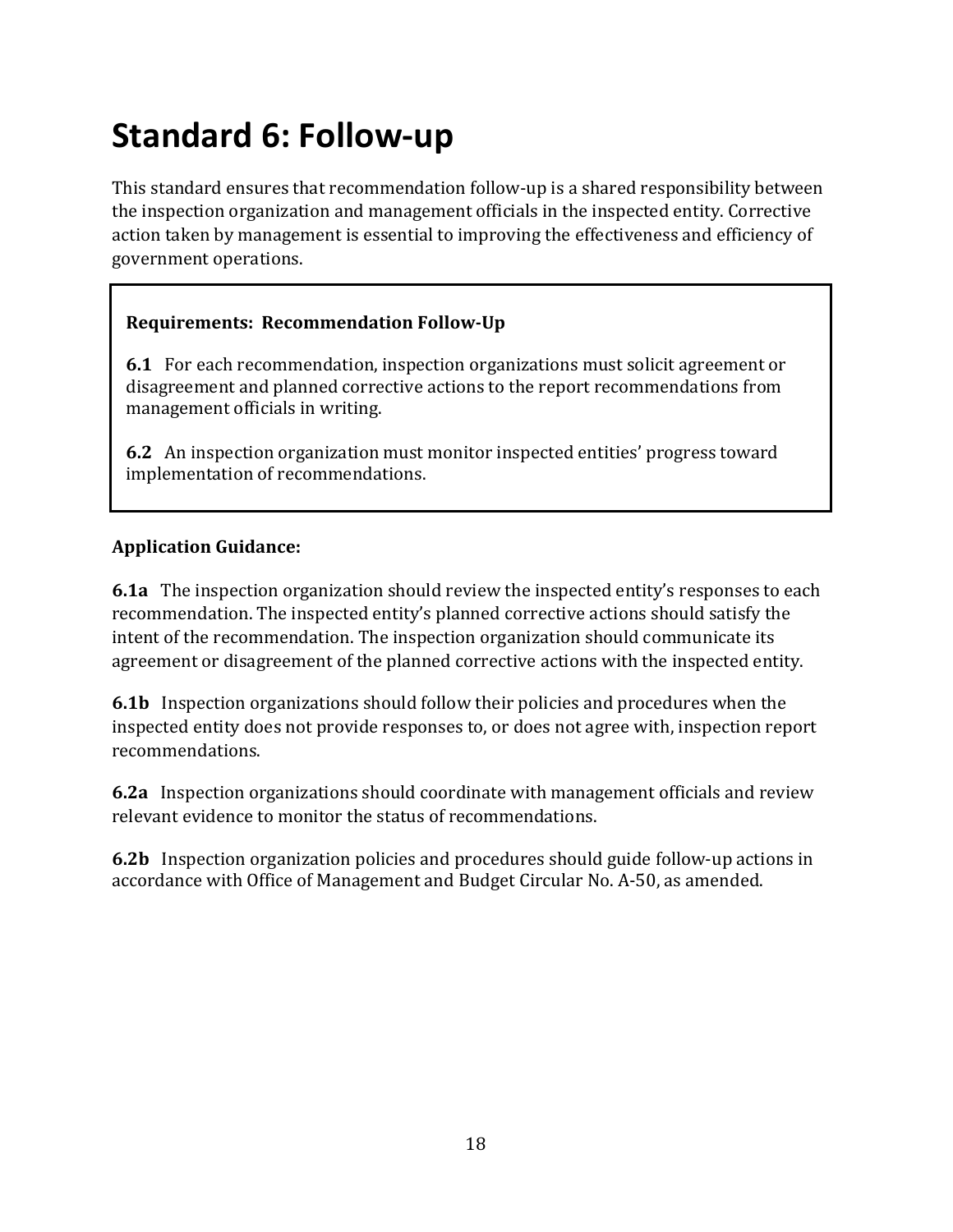### <span id="page-21-0"></span>**Standard 7: Quality Control**

This standard ensures that inspectors and inspection organizations are following Blue Book standards.

#### **Requirement: System of Quality Control**

**7.1** Inspection organizations must implement a system of quality control that provides the inspection organization with reasonable assurance that the organization and its personnel follow the Blue Book when conducting inspections.

#### **Application Guidance:**

**7.1a** An inspection organization's internal system of quality control will differ depending on size, mission, and structure of the inspection organization. The system should include policies and procedures that integrate both appropriate supervision and the external peer review process.

**7.1b** The inspection organization's system of quality control might include periodic internal reviews of inspections to provide for reasonable assurance of conformance with the organization's policies, procedures, and processes for performing inspections. Internal reviews may be more effective if distinct from regular management and supervisory activities. Internal reviews conducted by staff that are external to the inspection being reviewed provide independence and objectivity.

#### **Requirement: Supervision**

**7.2** Inspection organizations must provide supervision over the inspection work performed.

#### **Application Guidance:**

**7.2a** A key aspect of inspection quality control is supervision. Inspection organizations should assign supervision roles and responsibilities for each inspection as appropriate.

**7.2b** Supervisory reviews help ensure that the:

- Inspection is adequately planned;
- Inspection plan is followed, unless deviation is justified and authorized;
- Inspection objectives are met; and
- Findings, conclusions, and recommendations resulting from the inspection are adequately supported by the evidence.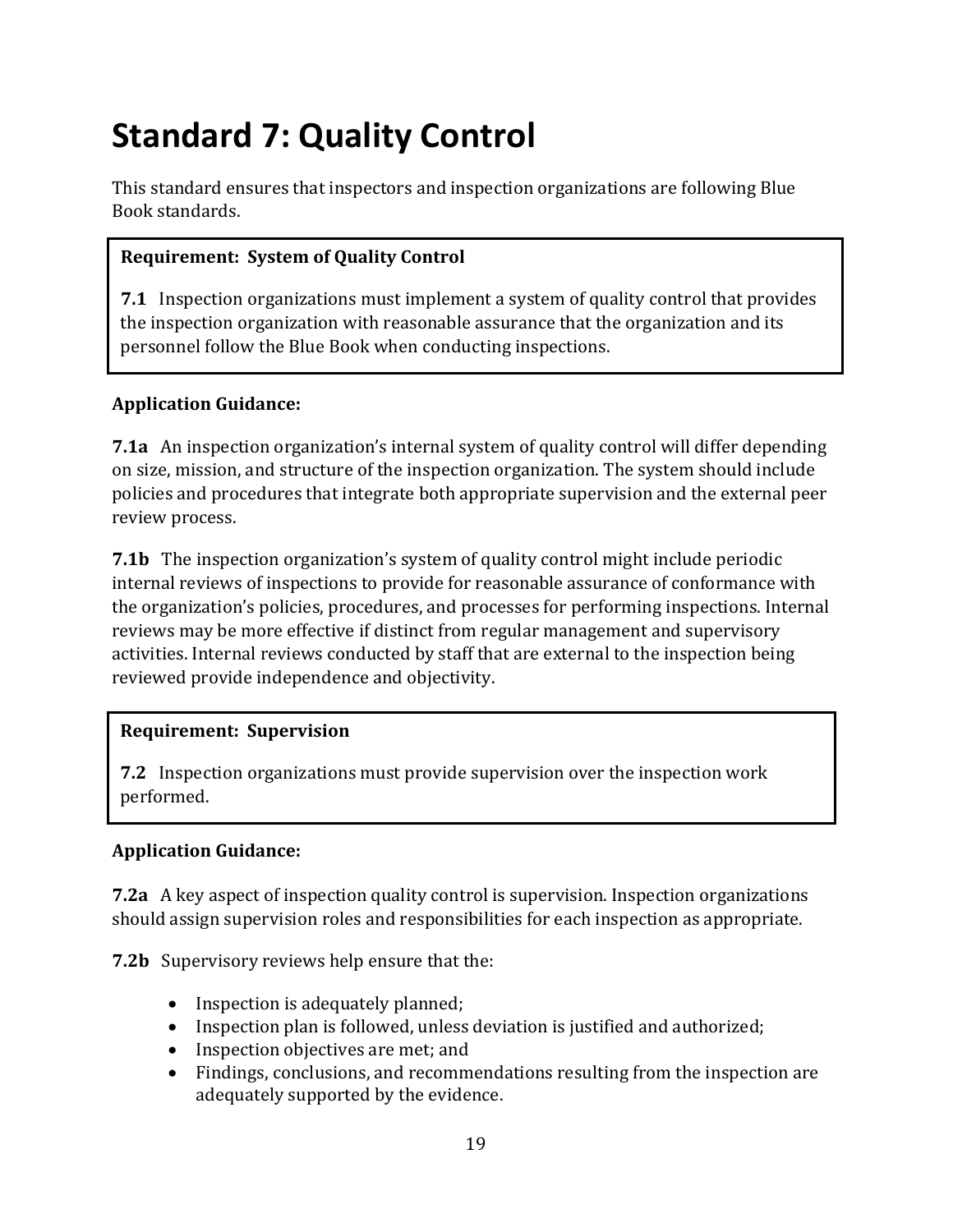**7.2c** Supervisors should provide additional oversight for work completed by less experienced staff.

**7.2d** Inspectors should follow their inspection organization's policies and procedures for providing evidence of supervisory review in the inspection documentation.

#### **Requirement: External Peer Review**

**7.3** Inspection organizations that are members of CIGIE must undergo an external peer review in accordance with CIGIE requirements.

#### **Application Guidance:**

**7.3a** CIGIE's Inspection and Evaluation Committee will be responsible for issuing peer review guidance.

**7.3b** CIGIE members should consult with the CIGIE Inspection and Evaluation Committee for information regarding the peer review process, scheduling, and reporting.

#### **Requirement: Addressing Problems After Report Distribution**

**7.4** Inspection organizations must take action to ensure report users do not continue to rely on a distributed report that is later found to contain findings and conclusions that are not supported by sufficient and appropriate evidence or significant errors.

#### **Application Guidance:**

**7.4a** Using the process used to originally distribute the report, inspection organizations should promptly communicate to management officials of the inspected entity and other known users of the report that the report findings and conclusions were not supported or are known to be inaccurate.

**7.4b** Inspection organizations should have policies and procedures for handling a report that has been distributed but found to have unsupported or inaccurate information. Depending on the extent of the problems, the inspection organization should consider revising the report and issuing a corrected version or removing the report from publication.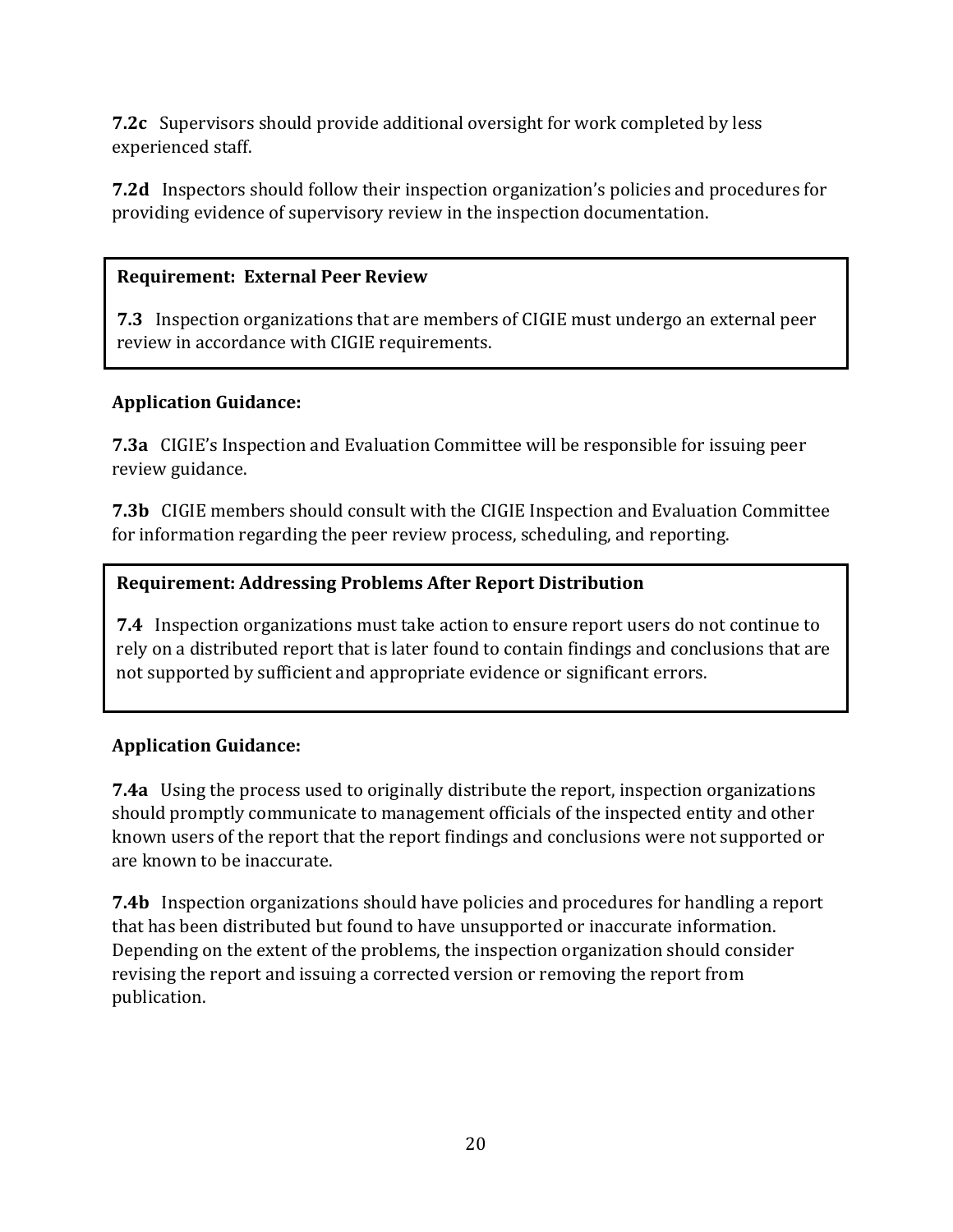# **Glossary**

The following is intended to aid understanding of terms used throughout the Blue Book.

**Appropriateness:** The measure of the quality of evidence that encompasses the relevance, validity, and reliability of evidence used for addressing the objectives and supporting findings and conclusions.

**Cause:** The factor or factors responsible for the difference between the condition and the criteria, which serve as a basis for recommendations for corrective actions.

**Competence:** The knowledge, skills, and abilities obtained through both education and experience, necessary to perform inspection work and make sound professional judgments. Competence also includes possessing the technical knowledge and skills necessary to fulfill the role assigned to an inspector.

**Condition:** A situation that exists and can be measured against criteria. The condition is determined and documented during the inspection.

**Criteria:** What should be or could be. It is the required, desired, or possible state. Criteria provide a context for evaluating evidence and understanding the findings, conclusions, and recommendations in the report.

**Effect:** The potential or actual outcome or consequence resulting from the difference between the condition and the criteria.

**Finding:** An issue that may involve a deficiency, such as noncompliance with provisions of laws, regulations, contracts, or grant agreements. Elements of a finding generally include criteria, condition, cause, and effect or potential effect.

**Fraud:** Involves obtaining something of value or personal gain through willful misrepresentation. Whether an act is, in fact, fraud is determined through the judicial or other adjudicative system and is beyond inspectors' professional responsibility.

**Independence:** Circumstances where inspectors and inspection organizations are free from bias or undue influence when they develop findings, conclusions, and recommendations.

**Inspected entity:** Refers to the entity that is the subject, or has responsibility for the subject, of an inspection.

**Inspection:** Refers to an inspection, evaluation, inquiry, and similar type of review that follows CIGIE's *Quality Standards for Inspection and Evaluation*. Only oversight that adheres to these standards should be referred to as an inspection or evaluation. Oversight that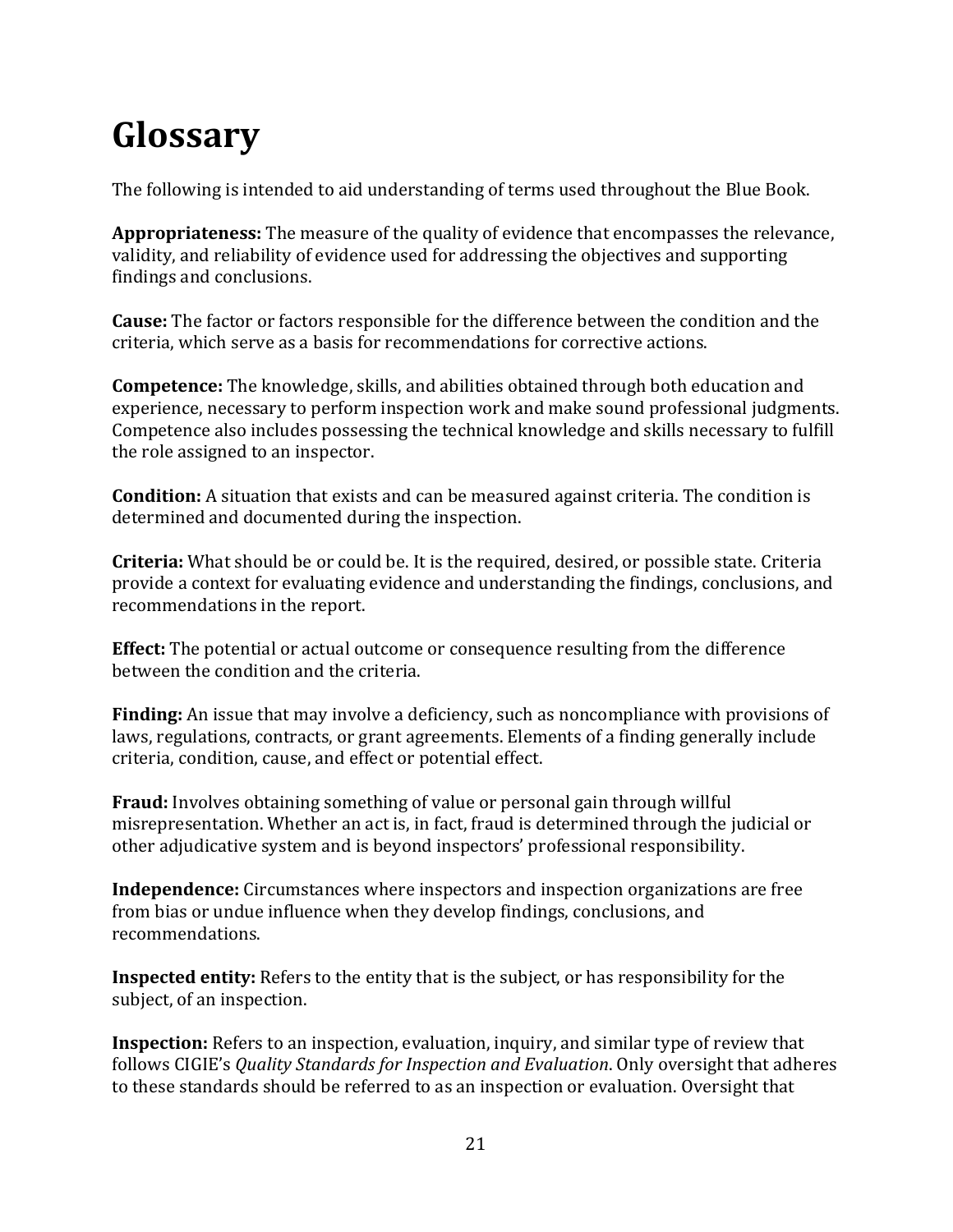adheres to other standards or is conducted without adherence to any standards should not be referred to as an inspection or evaluation.

**Inspection organization**: Refers to the Office of Inspector General, or any subset thereof, that conducts inspections in accordance with Blue Book standards.

**Inspector**: Refers to the individual conducting inspection work.

**Intended audience:** The group of people that an inspection organization directs its inspection reporting toward. Understanding the purpose of inspection reporting—to inform readers, to persuade readers to do something, etc.—helps to define the intended audience.

**Methodology:** The nature and extent of inspection activities for gathering and analyzing evidence to address the inspection objectives.

**Objective:** What the inspection is intended to accomplish. The objective identifies the subject matter and performance aspects to be included. Inspection objectives can be thought of as questions about the program that the inspectors seek to answer based on evidence obtained and assessed against criteria. Inspection objectives may also pertain to the current status or condition of a program.

**Professional judgment:** Use of the inspector's professional knowledge, skills, and abilities, in good faith and with integrity. Professional judgment includes exercising reasonable care and professional skepticism.

**Relevance:** The extent to which evidence has a logical relationship with, and importance to, the issue being addressed.

**Reliability:** The consistency of results when information is measured or tested and includes the concepts of being verifiable or supported. For example, in establishing the appropriateness of evidence, inspectors may test its reliability by obtaining supporting evidence or corroborating evidence.

**Report:** Any work product used to convey the results of the inspection work.

**Safeguards:** Actions or other measures, individually or in combination, that inspectors and the inspection organization take that effectively eliminate threats to independence or reduce them to an acceptable level.

**Scope:** The boundary of the inspection. The scope defines the subject matter that the inspectors will assess and report on, such as a particular program or aspect of a program, documents or records, the period of time, and the locations that will be included.